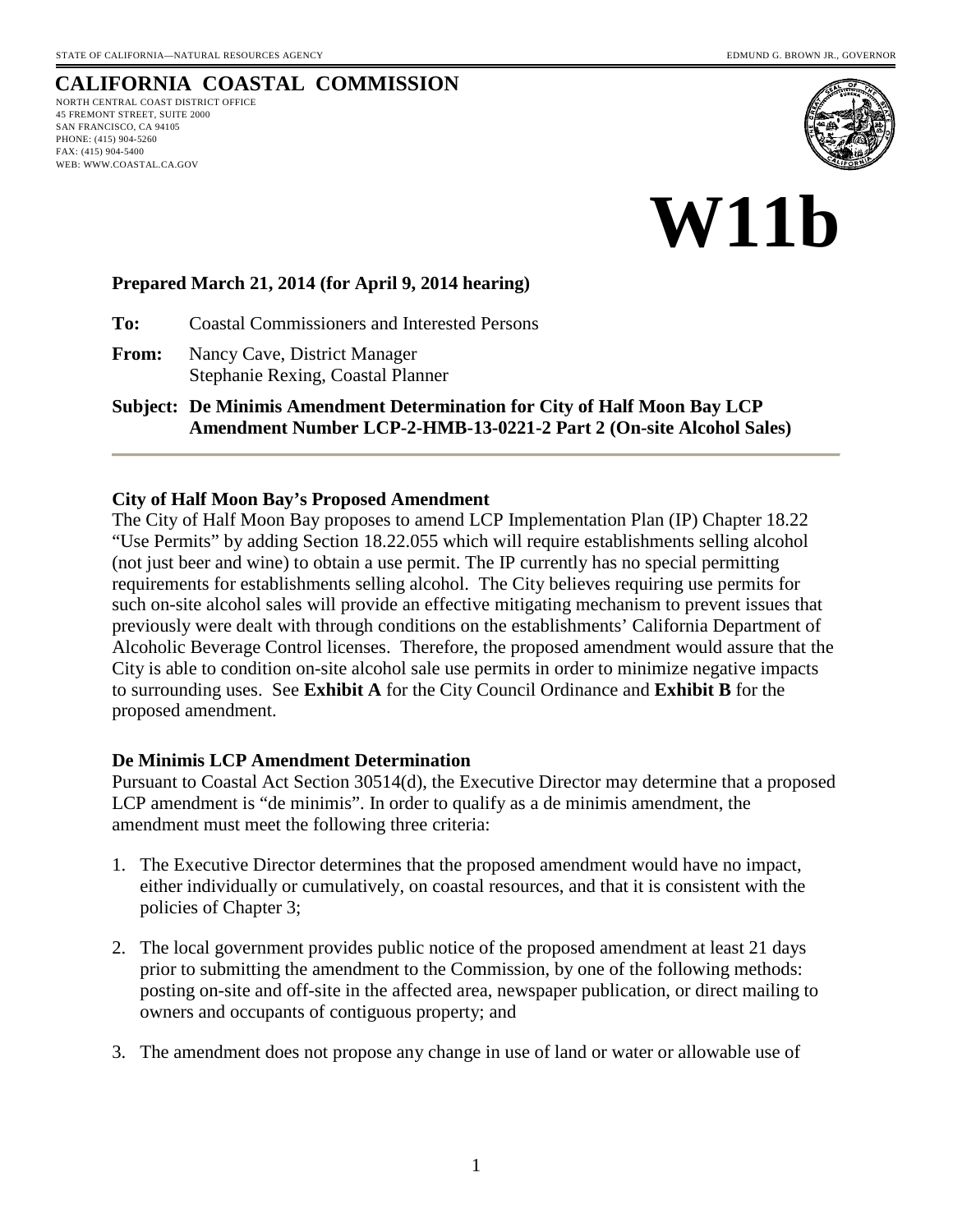property.

If the Executive Director determines that an amendment is de minimis, that determination must be reported to the Commission. If three or more Commissioners object to the de minimis LCP amendment determination, then the amendment shall be set for a future public hearing; if three or more Commissioners do not object to the de minimis determination, then the amendment is deemed approved, and it becomes a certified part of the LCP 10 days after the date of the Commission meeting (in this case, on April 19, 2013).

**The purpose of this notice is to advise interested parties of the Executive Director's determination that the proposed LCP amendment is de minimis.** Each of the de minimis criteria is discussed briefly below:

- **1. No impact to coastal resources and consistency with Chapter 3 of the Coastal Act:** The amendment proposed is intended to add a use permit requirement for any on-site alcohol sales, where no such requirement currently exists. Overall, the proposed amendment would only affect establishments wishing to sell alcohol on-site, would allow the City to condition such permits to limit the negative impacts of such establishments, and does not raise coastal resource protection concerns. The amendment would require each establishment to obtain a use permit, assuring that the sale of alcohol conforms to the zoning requirements for the specific district, and to make the following findings: the use will not generate negative impacts, will not adversely affect nearby uses, will not interfere with traffic and pedestrian circulation patterns and will not threaten public health, safety and quiet enjoyment. Along with these required findings, the amendment would allow the City to impose conditions of approval on the alcohol sale use permits such as hours of operation, crowd control and security measures, restrictions on sound and lighting and/or trash and litter removal requirements. Therefore, the proposed amendment will not adversely affect coastal resources and is consistent with the policies of Chapter 3 of the Coastal Act.
- **2. Provision of public notice:** The City provided public notice in advance of the September 25, 2012 Planning Commission hearing and the August 20, 2013 City Council hearing where the proposed LCP amendment was considered. For the Planning Commission hearing, newspaper advertisement notices were printed on September 19, 2012. For the City Council hearing, a newspaper advertisement notice was printed on August 9, 2013. In addition, the proposed text was made available at City Hall and the Half Moon Bay Library for public inspection, all in advance of the City's hearings. The amendment submittal was subsequently received by the Commission on October 25, 2013, thus satisfying the 21-day requirement.
- **3. No change in use of land or allowable use of property:** The amendment does not propose a change in the use of land or allowable use of the property.

# **California Environmental Quality Act (CEQA)**

The Coastal Commission's review and development process for LCPs and LCP amendments has been certified by the Secretary of Resources as being the functional equivalent of the environmental review required by CEQA. The City exempted the proposed amendment from environmental review under CEQA. This report has discussed the relevant coastal resource issues with the proposal, and has concluded that the proposed LCP amendment is not expected to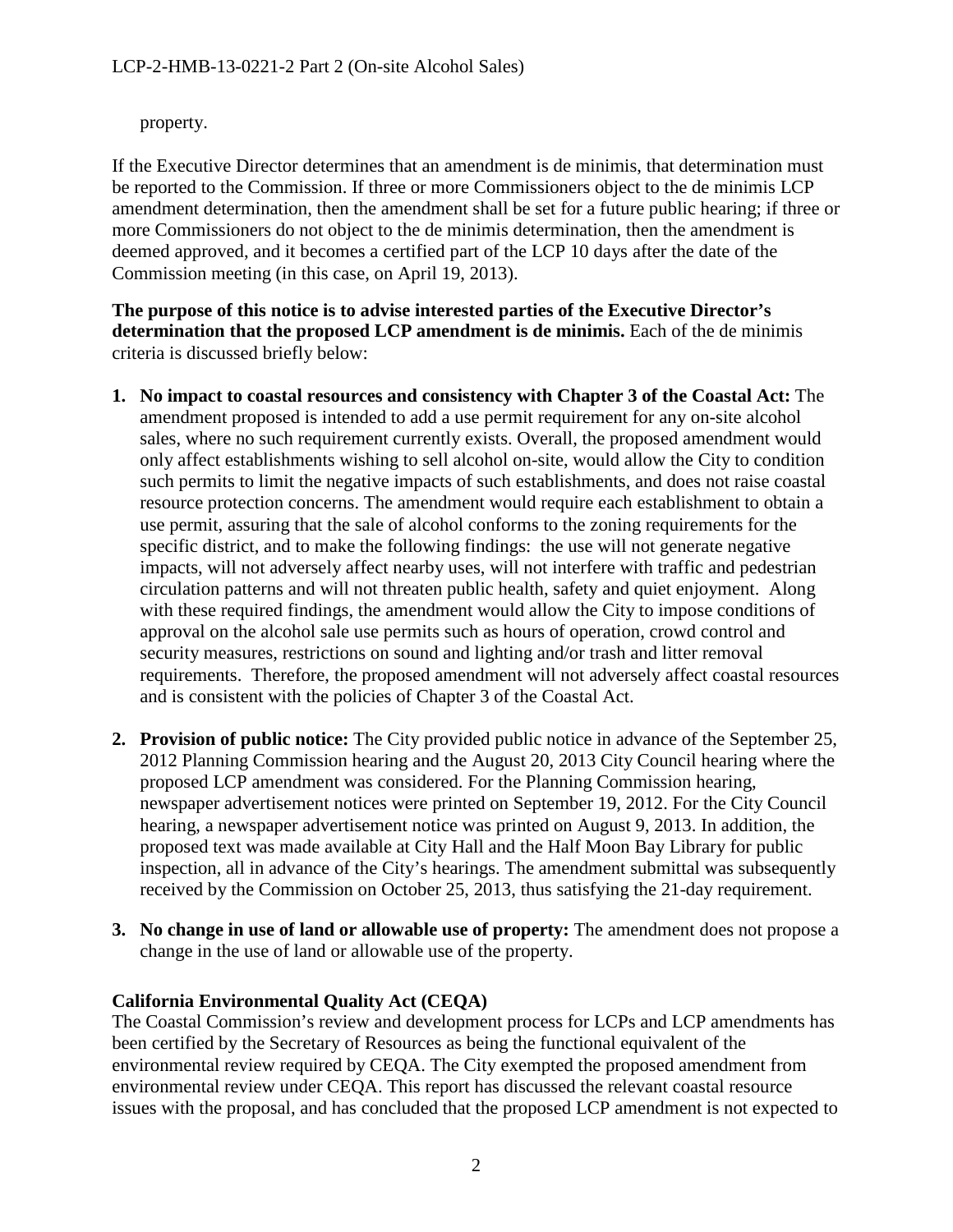result in any significant adverse impact on the environment. Thus, it is unnecessary for the Commission to suggest modifications to the proposed amendment to address adverse environmental impacts because the proposed amendment, as submitted, will not result in any significant environmental effects for which feasible mitigation measures would be required.

#### **Coastal Commission Concurrence**

The Executive Director will report this de minimis LCP amendment determination, and any comments received on it, to the Coastal Commission at its April 9, 2014 meeting at the Hyatt Santa Barbara, 1111 East Cabrillo Blvd in Santa Barbara. If you have any questions or need additional information regarding the proposed amendment or the method under which it is being processed, please contact Stephanie Rexing at the North Central Coast District Office in San Francisco. If you wish to comment on and/or object to the proposed de minimis LCP amendment determination, please do so by April 2, 2014.

## **Procedural Note - LCP Amendment Action Deadline**

This proposed LCP amendment was filed as complete on February 25, 2014. It amends the IP only and the 60-day action deadline is April 26, 2014. Thus, unless the Commission extends the action deadline (it may be extended by up to one year), the Commission has until April 26, 2014 to take a final action on this LCP amendment.

## **Exhibits**

Exhibit A: City Council Ordinance Exhibit B: Proposed IP Amendment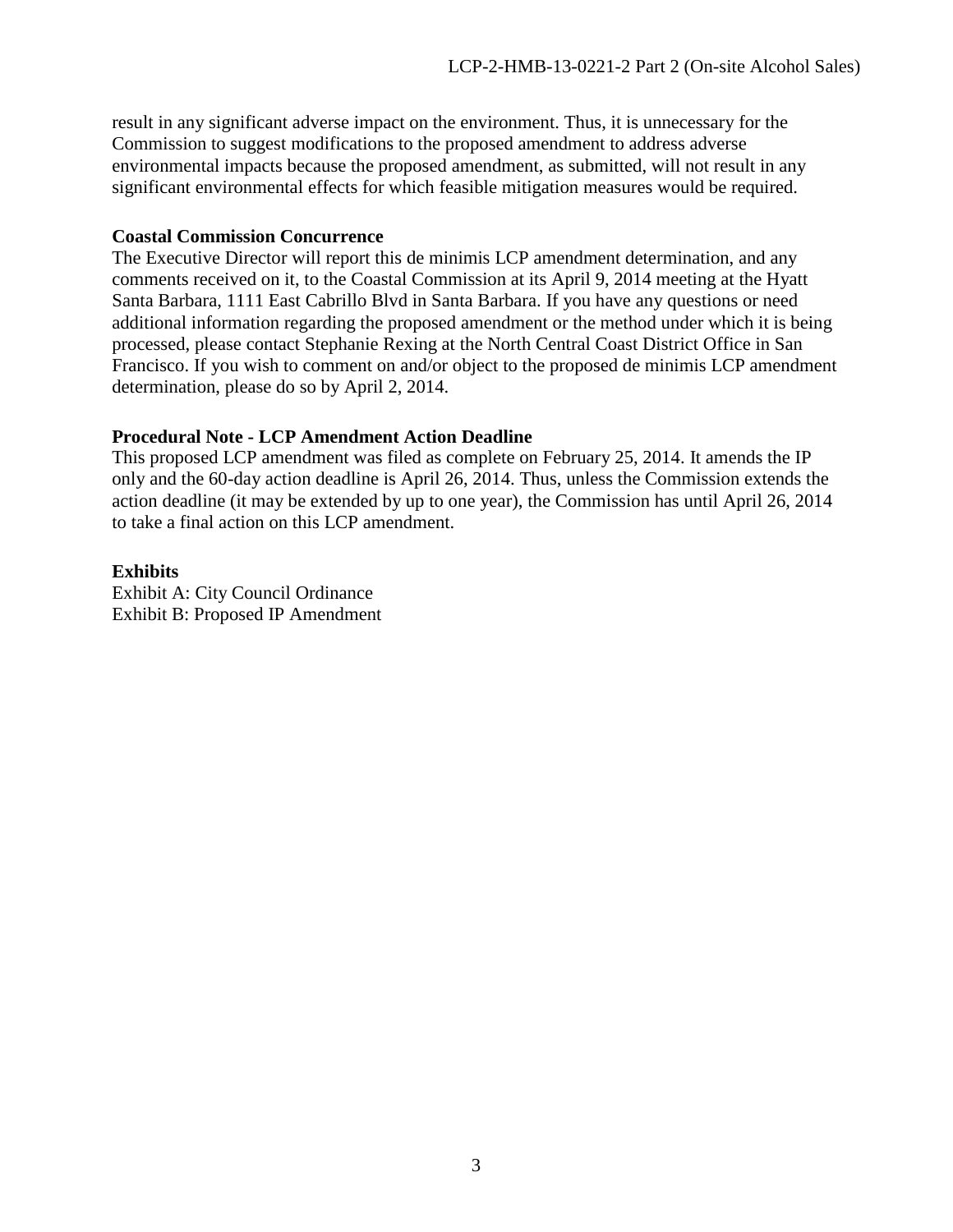$(1 - 9|B|)^{13}$ 

#### **ORDINANCE NO. C-2013-08**

AN ORDINANCE OF THE CITY COUNCIL OF THE CITY OF HALF MOON BAY ADOPTING AMENDMENTS TO TITLE 18 "ZONING" OF THE HALF MOON BAY MUNICIPAL CODE: (1) AMENDING CHAPTER 18.02 "DEFINITIONS" AT SECTION 18.02.040 TO DELETE THE "PROPORTIONALITY RULE"; (2) AMENDING CHAPTER 18.06 "RESIDENTIAL LAND USE (R-1, R-2, R-3)" TO ADD SECTION 18.06.035 "R-1-B-3 DEVELOPMENT STANDARDS"; AND (3) AMENDING CHAPTER 18.22 "USE PERMITS" TO ADD SECTION 18.22.055 "ON-SALE ALCOHOL OUTLETS" AND SECTIONS 18.22.240 through 18.22.370 "WIRELESS TELECOMMUNICATION FACILITIES"

WHEREAS, the City of Half Moon Bay is committed to the maximum public participation and involvement in matters pertaining to the General Pian and its Elements, the Local Coastal Program, and the Zoning Code; and

WHEREAS, this amendment to Title 18 of the Municipal Code involves changes to the text of various sections of the Municipal Code for the purpose of modifying existing definitions, design and development review procedures, and development standards and regulations, and to modify or remove other provisions that are outdated or ineffective; and

WHEREAS, the Planning Commission, as the Advisory Body to the City Council, conducted duly noticed public hearings on September 25, 2012 and October 9, 2012 where all those in attendance desiring to be heard were given an opportunity to speak on amendments proposed by this ordinance; and

WHEREAS, the Planning Commission at its public hearing considered City-initiated text amendments to Chapters 18.02, 18.06 and 18.22 of the Zoning Code; and

WHEREAS, following the close of the public hearing the Planning Commission voted unanimously to recommend that the City Council amend Title 18 of the Municipal Code as set forth in this ordinance: and

WHEREAS, the Local Coastal Program is intended to be carried out in a manner fully in conformity with the California Coastal Act.

NOW, THEREFORE, THE CITY COUNCIL OF THE CITY OF HALF MOON BAY DOES HEREBY **ORDAIN AS FOLLOWS:** 

Chapter 18.02 DEFINITIONS Amended. The definition of "Exceptional Lot" as Section 1. contained in Section 18.02.040 of Chapter 18.02 "Definitions" is hereby repealed.

Chapter 18.06 RESIDENTIAL LAND USE (R-1, R-2, R-3) Amended. Chapter Section 2. 18.06.035 is hereby added to Chapter 18.06 to read as follows:

> LCP-2-HMB-13-0221-2 Part 2 **Exhibit A**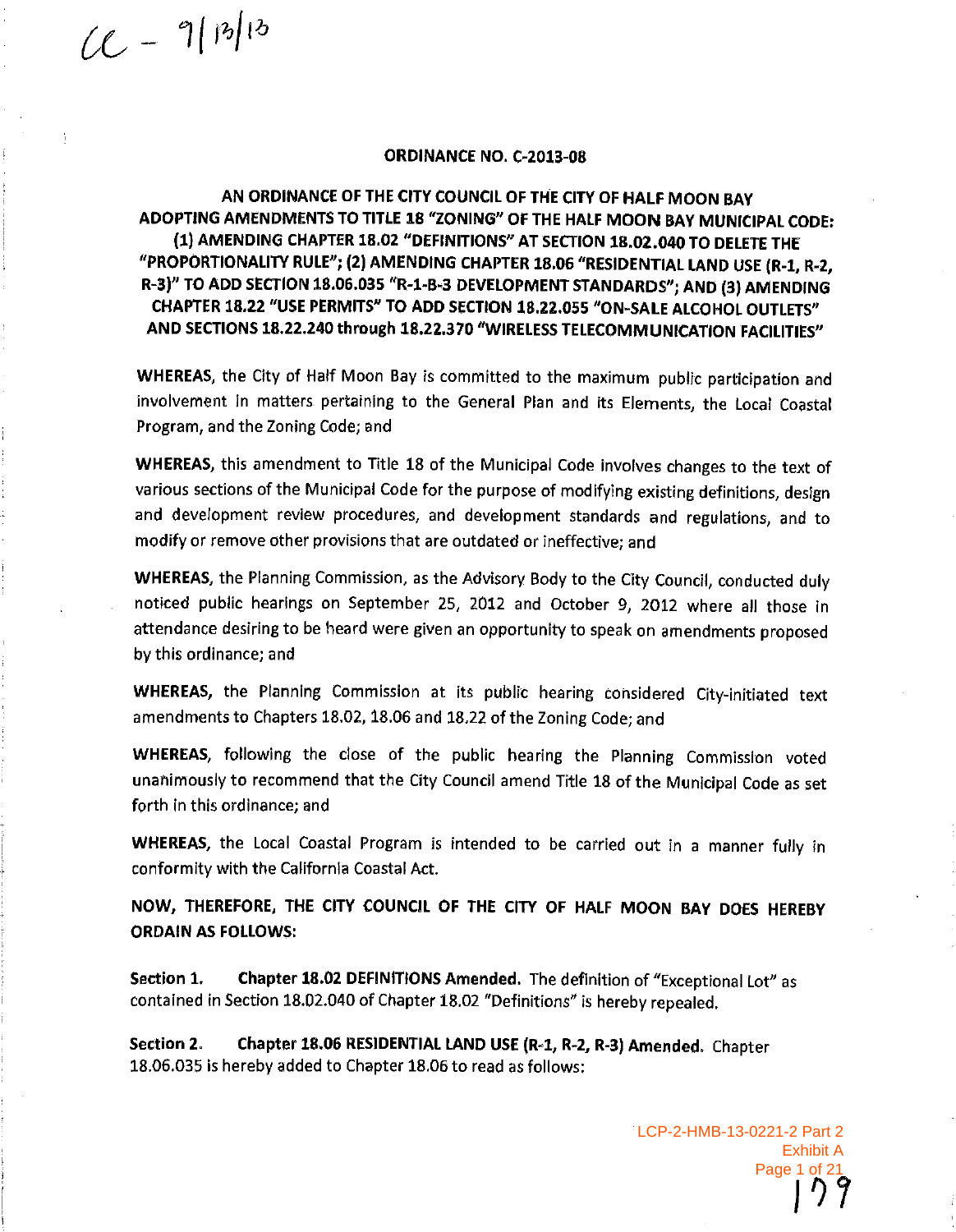Â

"18.06.035 Residential development standards. The following development standards shall apply in the R-1-B-3 district:

Uses permitted shall be those specified in Section 18.06.020. A.

Additional regulations shall be those specified in Section 18.06.025. **B.** 

C. Except as set for in Subsection D, development standards shall be as specified for the R-1 district in Section 18.06.030 and as generally applicable in Sections 18.06.040 through 18.06.080.

D. Notwithstanding Subsection C, the standards set forth in Table B-2 shall apply:

| Minimum<br>Lot Size | Average<br>Minimum<br>Width | <b>Front Yard</b><br>Setback | Side Yard<br>Setback                               | Rear<br>Yard<br>Setback |
|---------------------|-----------------------------|------------------------------|----------------------------------------------------|-------------------------|
| 10,000<br>sq. ft.   | 90 ft.                      | 25 ft.                       | 20% of width of<br>lot; 5 ft. min.<br>on each side | 20 ft.                  |

Table B-2 R-1-B-3 ZONING DISTRICT DEVELOPMENT STANDARDS

Chapter 18.22 USE PERMITS amended. Chapter 18.22 "USE PERMITS" is hereby Section 3. amended by adding Section 18.22.055 "On-Sale Alcohol Outlets" as follows:

"Section 18.22.055 On-Sale Alcohol Outlets.

Notwithstanding any other provision of this Title, on-sale alcoholic А. beverage retail establishments, including restaurants, bars, and certain other establishments selling alcoholic beverages for consumption on premises pursuant to a license issued by the Department of Alcoholic Beverage Control for the classifications listed in paragraph B shall only be permitted in any zoning district if a use permit therefore is approved by the Planning Commission in accordance with this Chapter.

**B**. License classifications subject to the requirements of this section shall include all of the following:

| 47 | On-Sale General for Bona Fide Public Eating Place |  |
|----|---------------------------------------------------|--|
| 48 | On-Sale General for Public Premises               |  |
| 49 | On-Sale General for Seasonal Business             |  |
| 50 | On-Sale General for Club                          |  |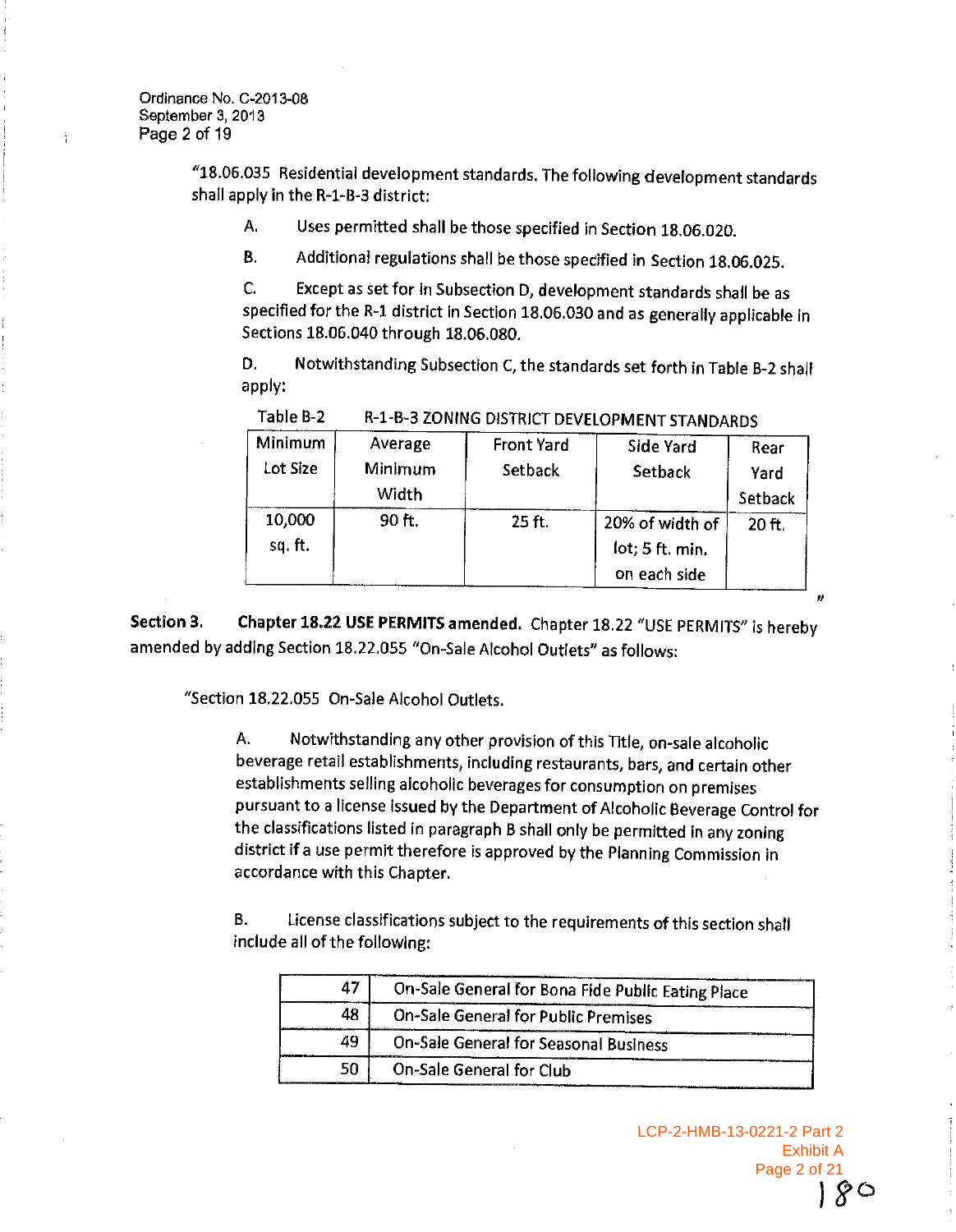Findings. The planning commission may approve an on-sale alcoholic Ċ. beverage retail establishment providing the use conforms to all applicable criteria set forth in this chapter, the particular district zoning regulations and to all of the following criteria:

That the proposed use will not generate negative impacts in the  $1.$ neighborhood created by the sale of alcohol; and

That the proposed use will not adversely affect adjacent or nearby uses,  $2.$ including churches, schools, hospitals, parks, recreation centers, and residences; and

That the proposed use will not interfere with vehicular or pedestrian  $3<sub>1</sub>$ circulation along a public street or sidewalk; and

That the proposed use is designed in a manner that ensures that it will 4. not be conducted in a manner that threatens public health, safety, quiet enjoyment of residential property or general welfare."

Conditions. The planning commission or city council on appeal may deny D. any use permit application which is inconsistent with the above-noted criteria, or may impose any conditions on the applicant or proposed use reasonably related thereto including, but not limited to, hours of operation, restrictions on live entertainment and/or amplified sound, exterior lighting requirements, security, crowd control, and/or pedestrian circulation measures and trash and litter removal."

Chapter 18.22 "USE PERMITS" further amended. Chapter 18.22 is further Section 4. amended to add Sections 18.22.240 through 18.22.3.70, pertaining to Wireless Telecommunications Facilities, as follows:

"Section 18.22.240 Wireless Telecommunications Facilities - Purpose.

The purpose of this chapter is to establish regulations for the establishment of wireless telecommunication facilities within the City of Half Moon Bay, consistent with the Half Moon Bay Municipal Code, and with the intent to:

Allow for the provision of wireless communications services adequate to А. serve the public's interest within the City.

**B.** Require, to the maximum extent feasible, the co-location of wireless telecommunication facilities.

 $\mathsf{C}$ Encourage and require, to the maximum extent feasible, the location of new wireless telecommunication facilities in areas where negative external impacts will be minimized.

> LCP-2-HMB-13-0221-2 Part 2 Exhibit A Page 3 of 21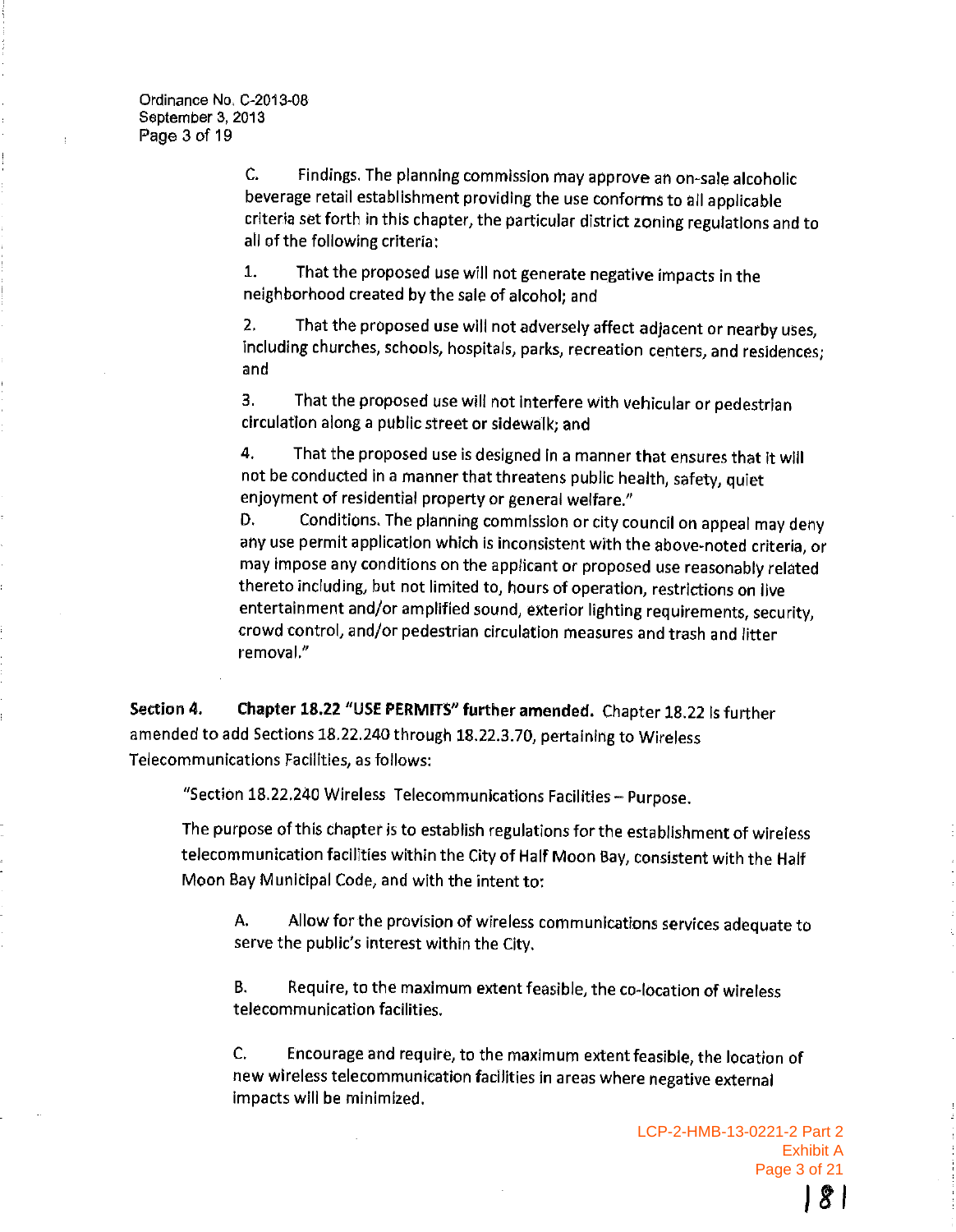Ordinance No. C-2013-08 September 3, 2013 Page 4 of 19

> D. Protect and enhance public health, safety, and welfare.

Ε. The regulations in this chapter are intended to be consistent with State and Federal law, particularly the Federal Telecommunications Act of 1996, in that they are not intended to (1) be used to unreasonably discriminate among providers of functionally equivalent services; (2) have the effect of prohibiting personal wireless services within the City of Half Moon Bay; or (3) have the effect of prohibiting the siting of wireless communication facilities on the basis of the environmental/health effects of radio frequency emissions, to the extent that the regulated services and facilities comply with the regulations of the Federal Communications Commission concerning such emissions.

18.22.250. Wireless Telecommunication Facilities - Definitions.

For purposes of this chapter, the following terms shall have the meanings set forth below:

A. "Abandoned." A facility shall be considered abandoned if it is not in use for six consecutive months.

"Administrative review" means consideration of a proposed co-location **B.** facility by staff for consistency with the requirements of this chapter, the consideration of which shall be ministerial in nature, shall not include conditions of approval, and shall not include a public hearing.

"Co-location" means the placement or installation of wireless C. telecommunication facilities, including antennas and related equipment on, or immediately adjacent to, an existing wireless telecommunication facility.

D. "Co-location facility" means a wireless telecommunication facility that has been co-located consistent with the meaning of "co-location" as defined in Section 18.22.250(C). It does not include the initial installation of a new wireless telecommunication facility that will support multiple service providers.

"Wireless telecommunication facility" or "WTF" means equipment E. installed for the purpose of providing wireless transmission of voice, data, images, or other information including, but not limited to, cellular telephone service, personal communications services, and paging services, consisting of equipment and network components such as towers, utility poles, transmitters, base stations, and emergency power systems. Wireless telecommunication facility does not include radio or television broadcast facilities.

> LCP-2-HMB-13-0221-2 Part 2 **Exhibit A** Page 4 of 21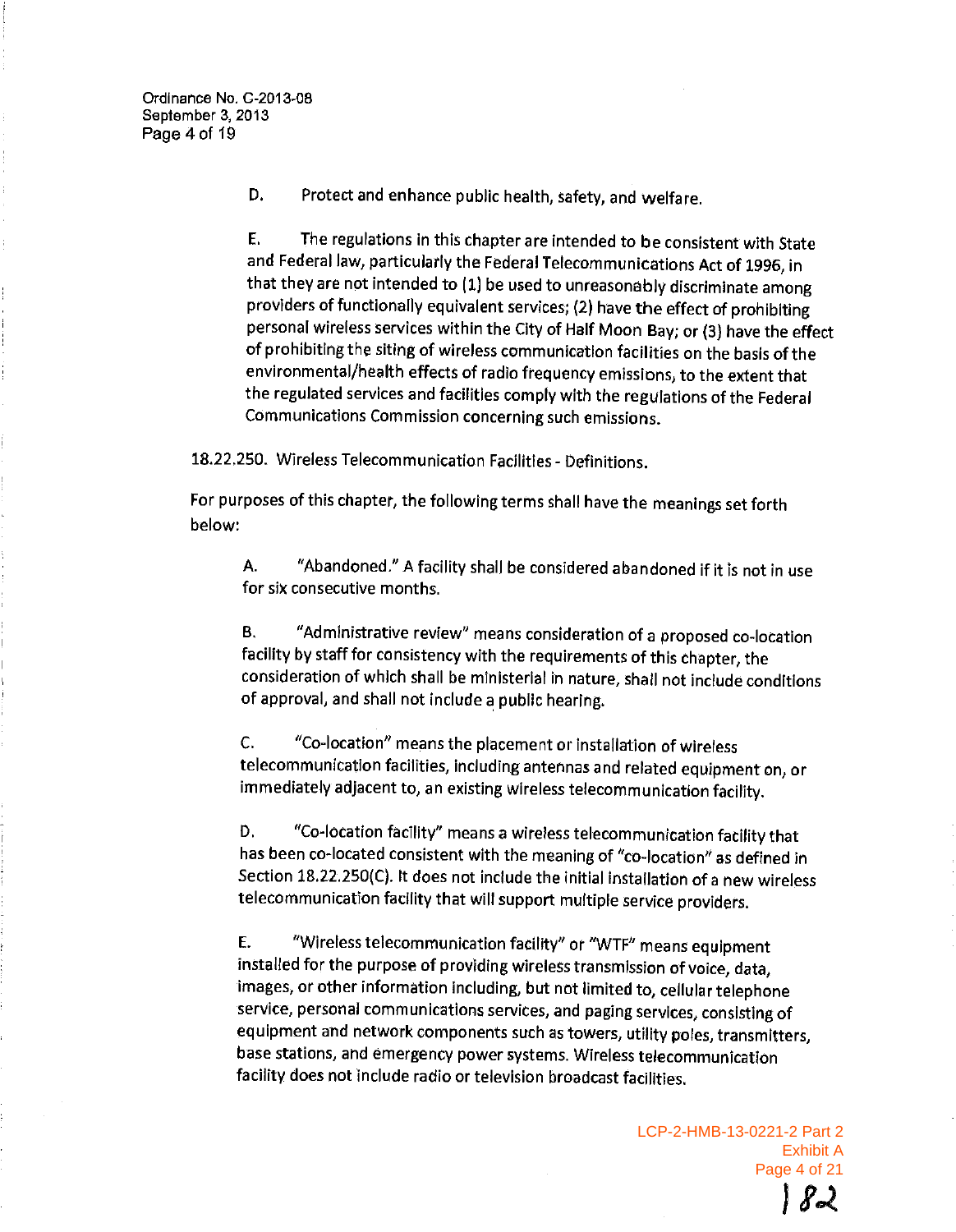18.22.260. Wireless Telecommunication Facilities - Permit Requirements and Standards for New Wireless Telecommunication Facilities That Are Not Co-location Facilities.

All new wireless telecommunication facilities that are not co-location facilities must meet the standards and requirements set forth in Sections 18.22.270 through 18.22.370:

18.22.270. Wireless Telecommunication Facilities - Permit Requirements for New Wireless Telecommunication Facilities That Are Not Co-location Facilities.

A use permit will be required for the initial construction and installation of all new wireless telecommunication facilities, in accordance with requirements, procedures, appeal process, and revocation process outlined in this Chapter.

18.22.280. Wireless Telecommunication Facilities - Development and Design Standards for New Wireless Telecommunication Facilities That Are Not Co-location Facilities.

All new wireless telecommunication facilities must meet the following minimum standards. Where appropriate, more restrictive requirements may be imposed as a condition of use permit approval.

New wireless telecommunication facilities shall be prohibited in Coastal Α. Resource Areas, as defined by Section 18.38.020, except when all of the following written findings are made by the reviewing authority: (1) There is no other feasible location(s) in the area; and (2) There is no alternative facility configuration that would avoid impacts to environmentally sensitive habitat areas; and (3) Prohibiting such facility would be inconsistent with federal law; and (4) Adverse impacts to the sensitive habitat are minimized to the maximum extent feasible; and (5) Unavoidable impacts are mitigated so that there is no loss in habitat quantity or biological productivity.

New wireless telecommunication facilities shall not be located in areas В. zoned Residential (R), unless the applicant demonstrates, by a preponderance of the evidence, that a review has been conducted of other options, and no other sites or combination of sites allows feasible service or adequate capacity and coverage. This review shall include, but is not limited to, identification of alternative site(s) within 2.5 miles of the proposed facility. See Section 18.22.310(A)(11) for additional application requirements.

C. New wireless telecommunication facilities shall not be located in areas where co-location on existing facilities would provide equivalent coverage with less environmental impact.

> LCP-2-HMB-13-0221-2 Part 2 **Exhibit A** Page 5 of 21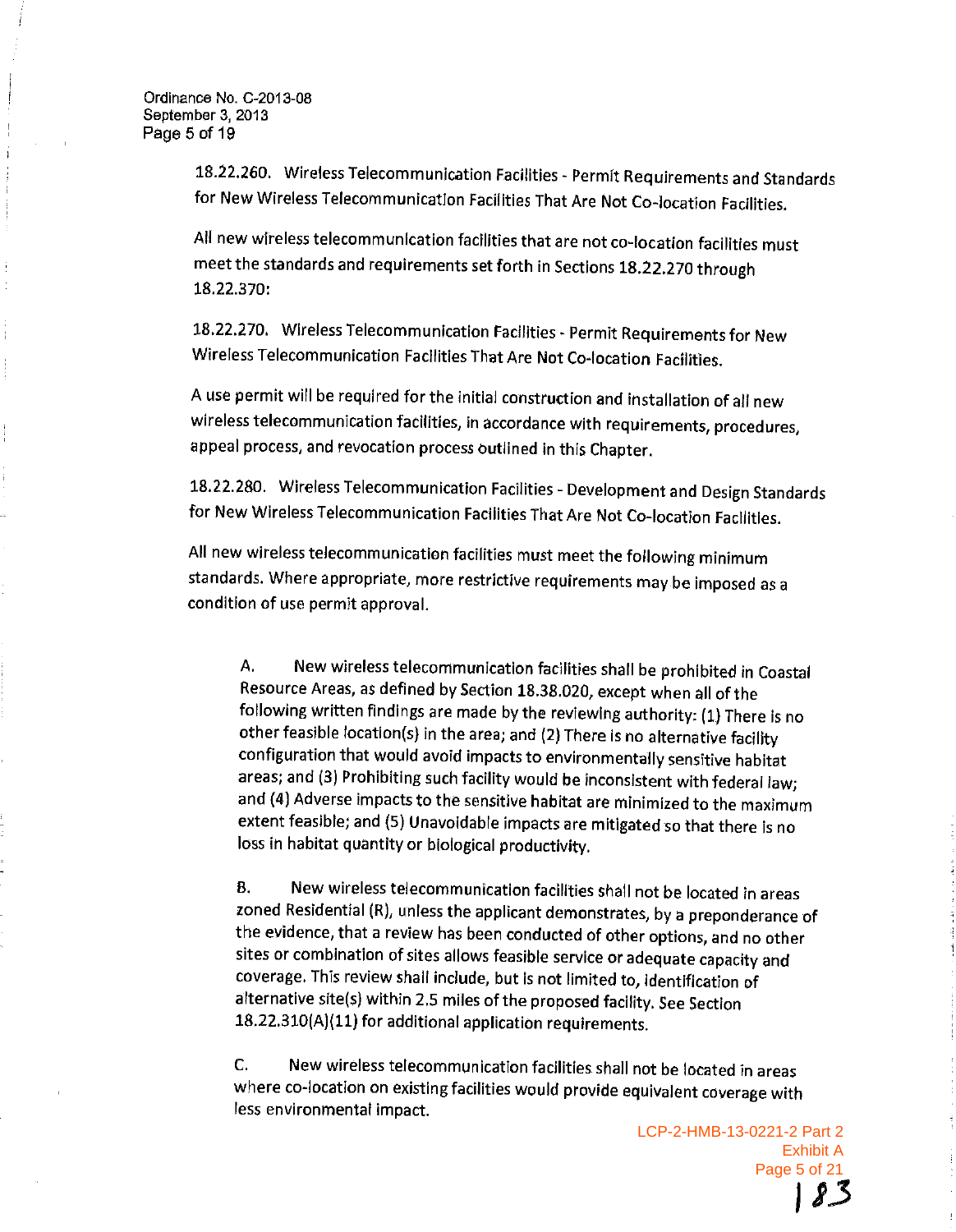$\mathbf{I}$ 

D. Except where aesthetically inappropriate, new wireless telecommunication facilities must be constructed so as to accommodate colocation, and must be made available for co-location unless technologically infeasible.

E. The adverse visual impact of utility structures shall be avoided by: (1) siting new wireless telecommunication facilities outside of public viewshed whenever feasible; (2) maximizing the use of existing vegetation and natural features to cloak wireless telecommunication facilities; and (3) constructing towers no taller than necessary to provide adequate coverage. When visual impacts cannot be avoided, they shall be minimized and mitigated by: (a) screening wireless telecommunication facilities with landscaping consisting of non-invasive and/or native plant material; (b) painting all equipment to blend with existing landscape colors; and (c) designing wireless telecommunication facilities to blend in with the surrounding environment. Attempts to replicate trees or other natural objects shall be used as a last resort. Landscaping shall be maintained by the property or facility owner and/or operator. The landscape screening requirement may be modified or waived by the Planning Commission in instances where it would not be appropriate or necessary, such as in a commercial or industrial area.

Paint colors for the wireless telecommunication facility shall minimize its F. visual impact by blending with the surrounding environment and/or buildings. Prior to the issuance of a building permit, the applicant shall submit color samples for the wireless telecommunication facility. Paint colors shall be subject to the review and approval of the Planning and Building Department. Color verification shall occur in the field after the applicant has painted the equipment the approved color, but before the applicant schedules a final inspection.

G. The exteriors of wireless telecommunication facilities shall be constructed of non-reflective materials.

Η. The wireless telecommunication facility shall comply with all the requirements of the underlying zoning district(s).

Except as otherwise provided below, ground-mounted towers, spires and  $\mathbf{I}$ similar structures may be built and used to a greater height than the limit established for the zoning district in which the structure is located; provided that no such exception shall cover, at any level, more than 15% in area of the lot nor have an area at the base greater than 1,600 sq. ft.; provided, further that no tower, spire or similar structure in any district shall ever exceed a maximum height of 150 feet.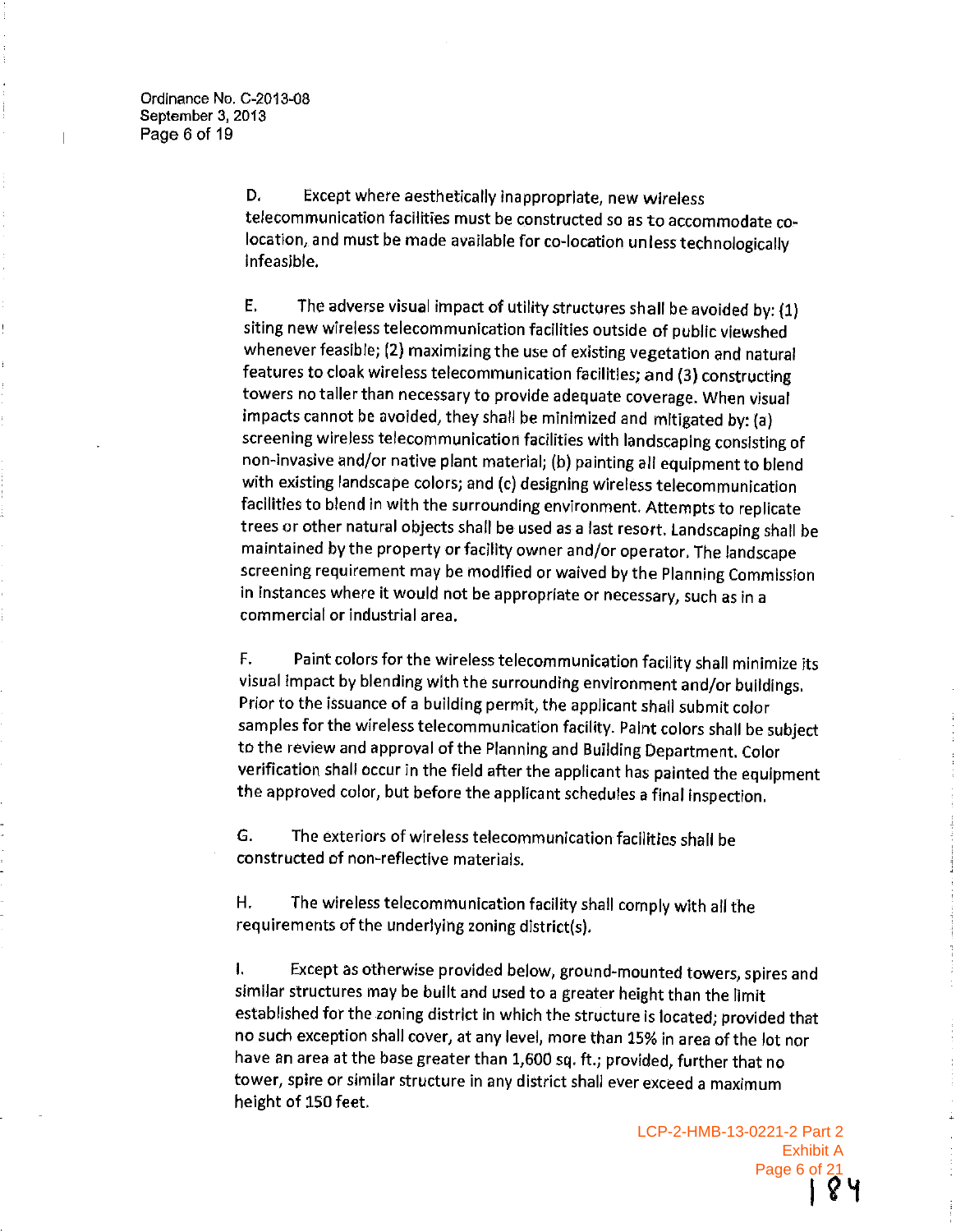1. In forested areas, no structure or appurtenance shall exceed the height of the forest canopy by more than 10% of the height of the forest canopy, or five feet, whichever is less.

 $2.$ In any Residential district, no monopole or antenna shall exceed the maximum height for structures allowed in that district, except that new or colocated equipment on an existing structure in the public right-of-way shall be allowed to exceed the maximum height for structures allowed in that district by 10% of the height of the existing structure, or by five feet, whichever is less.

3. A building-mounted wireless telecommunication facility shall not exceed the maximum height allowed in the applicable zoning district, or 16 feet above the building roofline, whichever is higher, except that in any Residential district, no monopole or antenna shall exceed the maximum height for structures allowed in that district.

In any Residential district, accessory buildings in support of the operation J. of the wireless telecommunication facility may be constructed, provided that they comply with the provisions of this Title regarding accessory buildings, except that the building coverage and floor area maximums shall apply to buildings in aggregate, rather than individually. If an accessory building not used in support of a wireless telecommunication facility already exists on a parcel, no accessory building in support of the operation of the wireless telecommunication facility may be constructed absent removal of the existing accessory building. If an accessory building(s) in support of the operation of the wireless telecommunication facility is constructed on a parcel, no other accessory buildings not used in support of a wireless telecommunication facility shall be constructed until the accessory building(s) in support of the operation of that wireless telecommunication facility is(are) removed.

In any Residential district, ground-mounted towers, spires and similar Κ. structures may be built and used provided that they shall not cover, in combination with any accessory building(s), shelter(s), or cabinet(s) or other above-ground equipment used in support of the operation of the wireless telecommunication facility, more than 15% in area of the lot nor an area greater than 1,600 sq. ft. Buildings, shelters, and cabinets shall be grouped. Towers, spires, and poles shall also be grouped, to the extent feasible for the technology.

 $\mathbf{L}$ Diesel generators shall not be installed as an emergency power source unless the use of electricity, natural gas, solar, wind or other renewable energy sources are not feasible. If a diesel generator is proposed, the applicant shall provide written documentation as to why the installation of options such as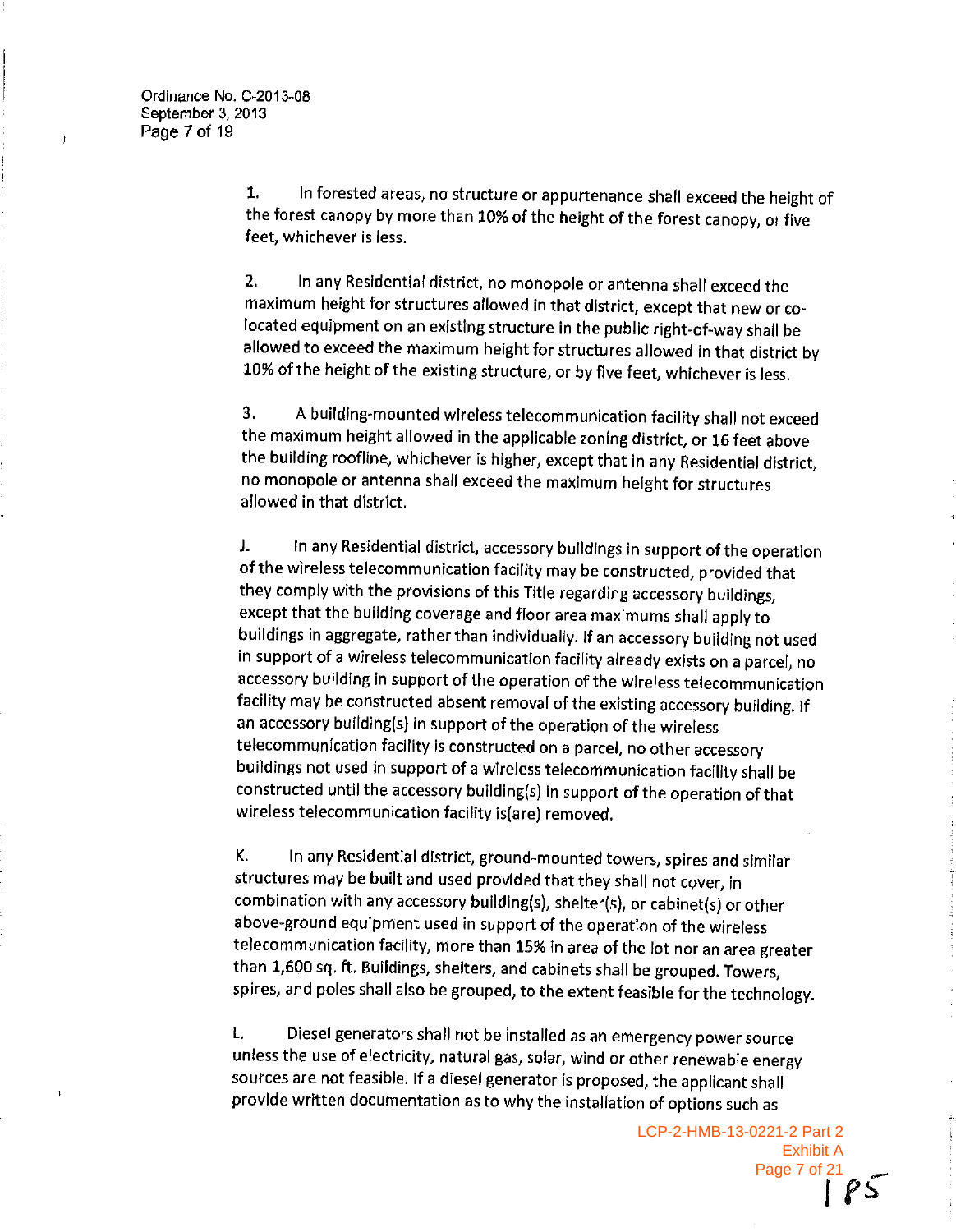Ordinance No. C-2013-08 September 3, 2013 Page 8 of 19

> electricity, natural gas, solar, wind or other renewable energy sources is not feasible.

18.22.290. Wireless Telecommunication Facilities - Performance Standards for New Wireless Telecommunication Facilities That Are Not Co-location Facilities.

No use may be conducted in a manner that, in the determination of the Planning Director, does not meet the performance standards below. Measurement, observation, or other means of determination must be made at the limits of the property, unless otherwise specified.

Wireless telecommunication facilities shall not be lighted or marked А. unless

required by the Federal Communications Commission (FCC) or the Federal Aviation Administration (FAA).

**B.** The applicant shall file, receive, and maintain all necessary licenses and registrations from the Federal Communications Commission (FCC), the California Public Utilities Commission (CPUC) and any other applicable regulatory bodies prior to initiating the operation of the wireless telecommunication facility. The applicant shall supply the Planning and Building Department with evidence of these licenses and registrations. If any required license is ever revoked, the applicant shall inform the Planning and Building Department of the revocation within ten (10) days of receiving notice of such revocation.

 $\cdot$  C. Once a use permit is obtained, the applicant shall obtain a building permit and build in accordance with the approved plans.

The project's final inspection approval shall be dependent upon the D. applicant obtaining a permanent and operable power connection from the applicable energy provider.

Ε. The wireless telecommunication facility and all equipment associated with it shall be removed in its entirety by the applicant within 90 days if the FCC and/or CPUC license and registration are revoked or the facility is abandoned or no longer needed, and the site shall be restored and revegetated to blend with the surrounding area. The owner and/or operator of the wireless telecommunication facility shall notify the City Planning Department upon abandonment of the facility. Restoration and revegetation shall be completed within two months of the removal of the facility.

Wireless telecommunication facilities shall be maintained by the Е. permittee(s) and subsequent owners in a manner that implements visual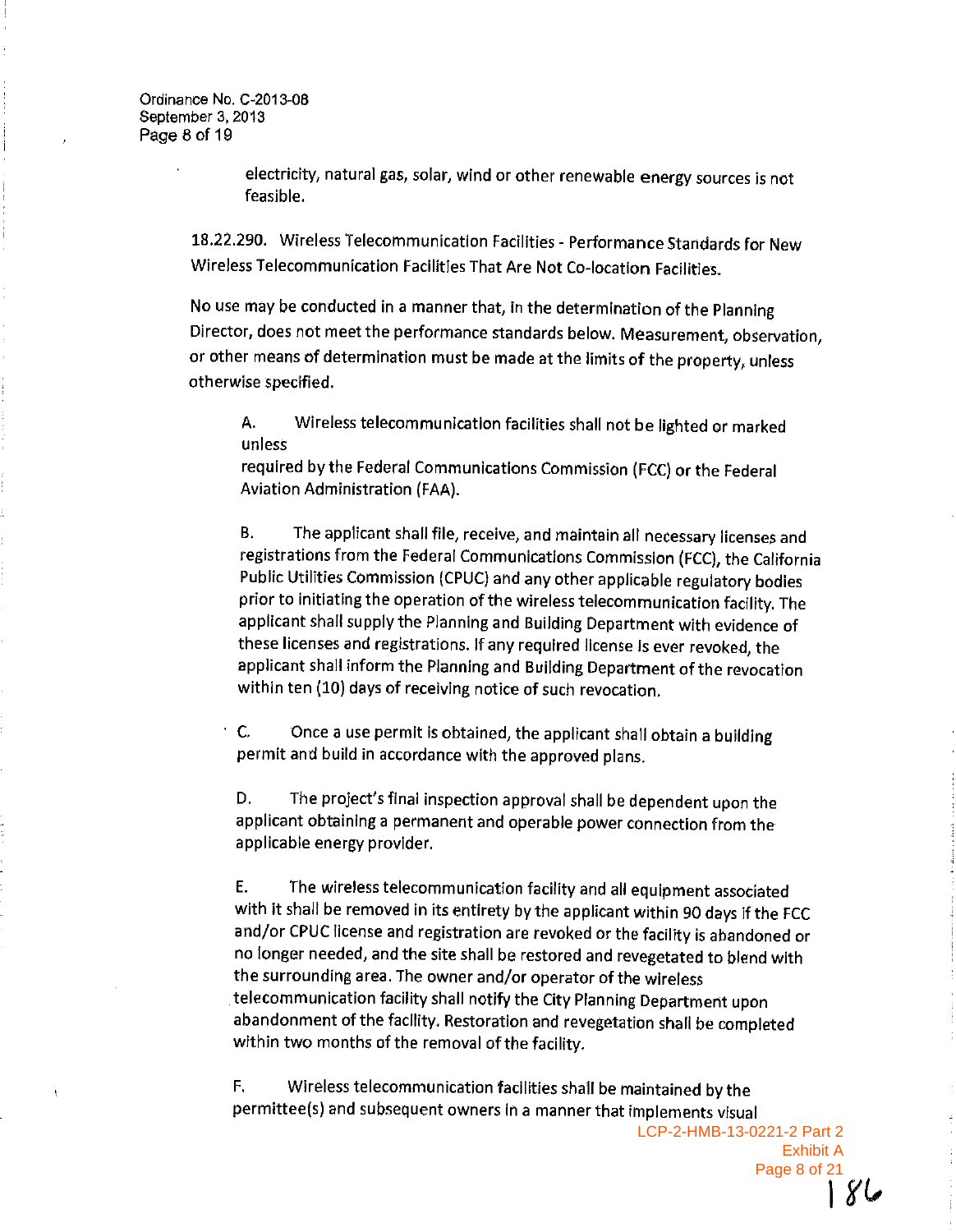$\mathbf{I}$ 

resource protection requirements of Section 18.22.280(E), and (F) above (e.g., landscape maintenance and painting), as well as all other applicable zoning standards and permit conditions.

Road access shall be designed, constructed, and maintained over the life G. of the project to avoid erosion, as well as to minimize sedimentation in nearby streams.

Η. A grading permit may be required, per the City's adopted Building Code. All grading, construction and generator maintenance activities associated with the proposed project shall be limited from 7:00 a.m. to 6:00 p.m., Monday through Friday, and 9:00 a.m. to 5:00 p.m. on Saturday or as further restricted by the terms of the use permit. Construction activities will be prohibited on Sunday and any nationally observed holiday. Noise levels produced by construction activities shall not exceed 80-dBA at any time.

Ł. The use of diesel generators or any other emergency backup energy source shall comply with the City of Half Moon Bay Noise Ordinance.

J. If technically practical and without creating any interruption in commercial service caused by electronic magnetic interference (EMI), floor space, tower space and/or rack space for equipment in a wireless telecommunication facility shall be made available to the City for public safety communication use.

18.22.300. Wireless Telecommunication Facilities - Additional Requirements.

A. New wireless telecommunication facilities shall not be located between the first public road and the sea, or on the seaward side of Highway 1 in areas that are not currently developed, unless no feasible alternative exists, the facility is not visible from a public location, or will be attached to an existing structure in a manner that does not significantly alter the appearance of the existing structure.

New wireless telecommunication facilities shall comply with all applicable В. policies, standards, and regulations of the Local Coastal Program Land Use Plan (LCP/LUP), and all other requirements of this Title, including the requirement to obtain a Coastal Development Permit in accordance with Chapter 18,20.

At the time of renewal of the Use Permit in accordance with Section  $C_{1}$ 18.22.320 or the Coastal Development Permit (CDP) in accordance with Section Chapter 18.20, or at the time of an amendment to the Use Permit or Coastal LCP-2-HMB-13-0221-2 Part 2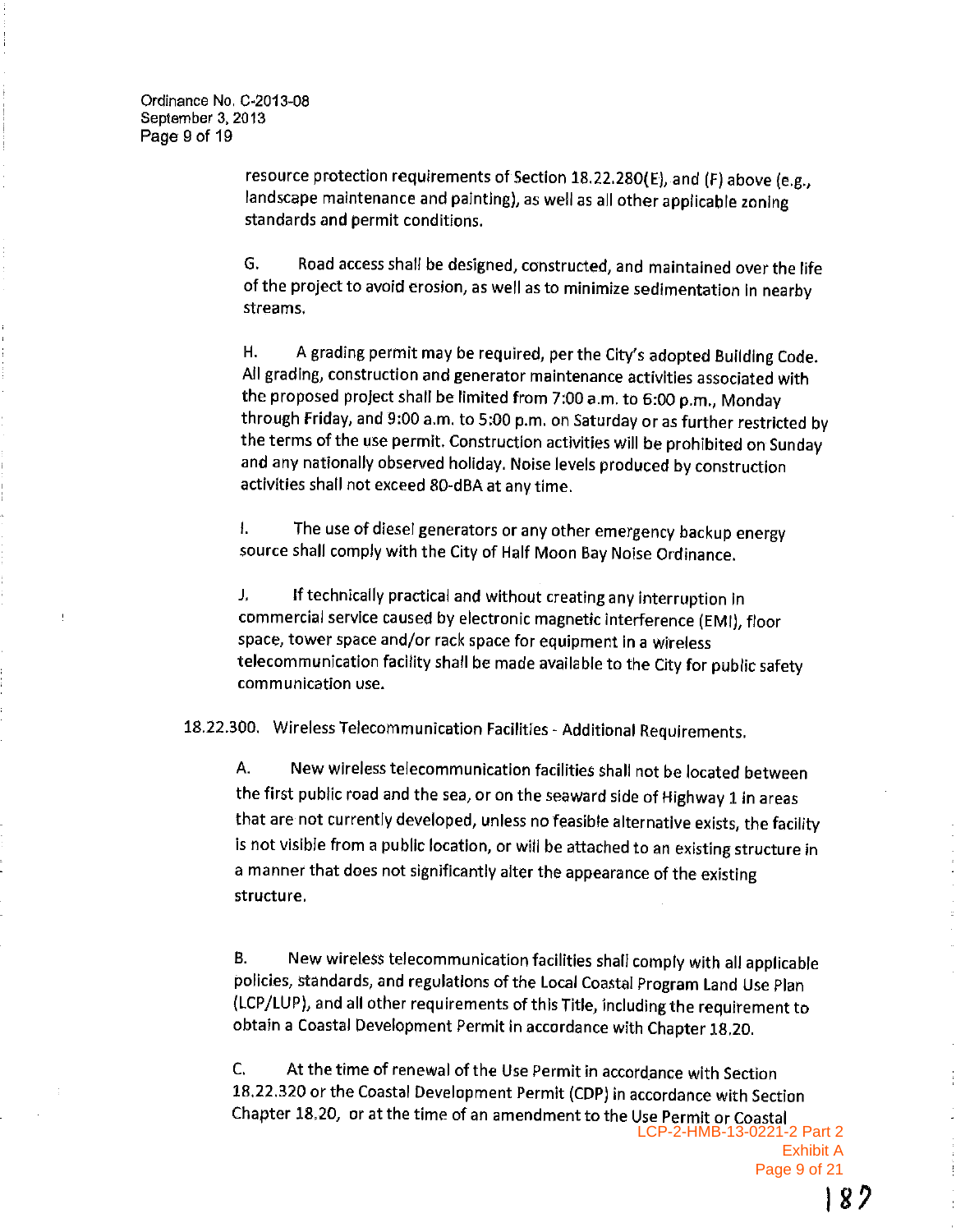Ordinance No. C-2013-08 September 3, 2013 Page 10 of 19

> Development Permit, if earlier, the applicant shall incorporate all feasible new or advanced technologies that will reduce previously unavoidable environmental impacts, including reducing visual impacts in accordance with Section 18.22.280(E), to the maximum extent feasible.

> New wireless telecommunication facilities shall obtain a CDP, pursuant to D. Chapter 18.20, and the period of development authorization for any such CDP shall be limited to ten years.

18.22.310. Wireless Telecommunication Facilities - Application Requirements for New Wireless Telecommunication Facilities That Are Not Co-location Facilities.

In addition to the requirements set forth in Sections 18.22.280-300, A. applicants for new wireless telecommunication facilities shall submit the following materials regarding the proposed wireless telecommunication facility:

A completed Planning Permit application form.  $\mathbf{1}$ .

 $2.$ A completed Use Permit for a Cellular or Other Personal Wireless Telecommunication Facility Form.

3. A completed Environmental Information Disclosure Form,

4. Proof of ownership or statement of consent from the owner of the property.

A site plan, including a landscape plan (if appropriate under the provision 5. of Section 18.22.280(E)), and provisions for access.

6. Elevation drawing(s).

7. Photo simulation(s) of the wireless telecommunication facility from reasonable line-of-sight locations from public roads or viewing locations.

A preliminary erosion control plan shall be submitted with the use permit 8. application. A complete construction and erosion control plan shall be submitted with the building permit application.

A maintenance plan detailing the type and frequency of required 9. maintenance activities, including maintenance of the access road.

10. For projects that are technically capable of accommodating additional facilities, a description of the planned maximum ten-year buildout of the site for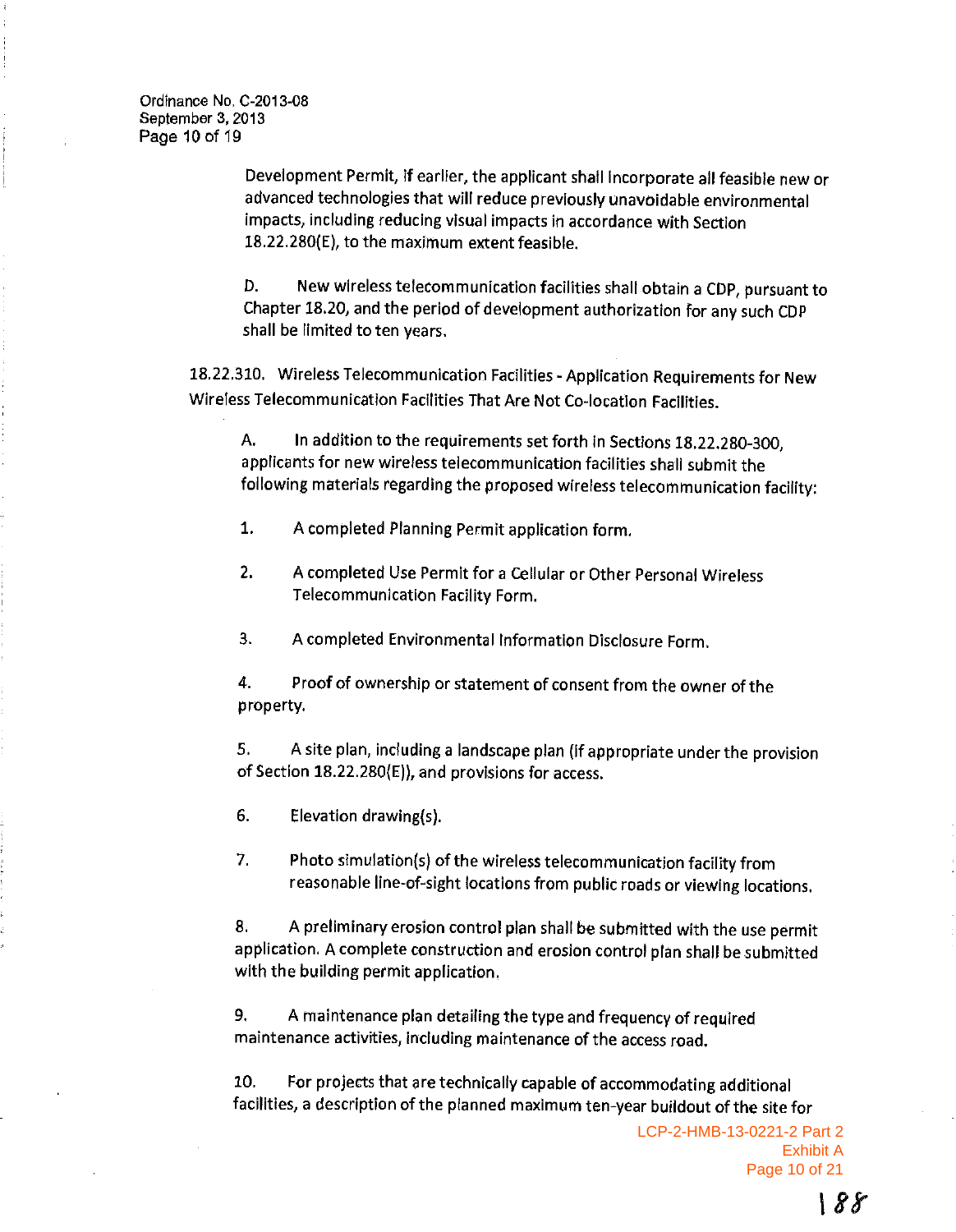Ordinance No. C-2013-08 September 3, 2013 Page 11 of 19

> the applicant's wireless telecommunication facilities, including, to the extent possible, the full extent of wireless telecommunication facility expansion associated with future co-location facilities by other wireless telecommunication facility operators. The applicant shall use best efforts to contact all other wireless telecommunication service providers in the City known to be operating in the City upon the date of application, to determine the demand for future colocations at the proposed site, and, to the extent feasible, shall provide written evidence that these consultations have taken place, and a summary of the results, at the time of application. The City shall, within 30 days of its receipt of an application, identify any known wireless telecommunication providers that the applicant has failed to contact and with whom the applicant must undertake their best efforts to fulfill the above consultation and documentation requirements. The location, footprint, maximum tower height, and general arrangement of future co-locations shall be identified by the 10-year buildout plan. If future co-locations are not technically feasible, an explanation shall be provided of why this is so.

Identification of existing wireless telecommunication facilities within a 11. 2.5-mile radius of the proposed location of the new wireless telecommunication facility, and an explanation of why co-location on these existing facilities, if any, is not feasible. This explanation shall include such technical information and other justifications as are necessary to document the reasons why co-location is not a viable option. The applicant shall provide a list of all existing structures considered as alternatives to the proposed location. The applicant shall also provide a written explanation why the alternatives considered were either unacceptable or infeasible. If an existing tower was listed among the alternatives, the applicant must specifically address why the modification of such tower is not a viable option. The written explanation shall also state the radio frequency coverage and/or capacity needs and objective(s) of the applicant.

A statement that the wireless telecommunication facility is available for 12. future co-location projects, or an explanation of why future co-location is not technologically feasible.

A Radio Frequency (RF) report describing the emissions of the proposed 13. wireless telecommunication facility and, to the extent reasonably ascertainable, the anticipated increase in emissions associated with future co-location facilities.

14. The mandated use permit application fee, and other fees as applicable.

Depending on the nature and scope of the project, other application 15. materials, including, but not limited to, a boundary and/or topographical survey, may be required.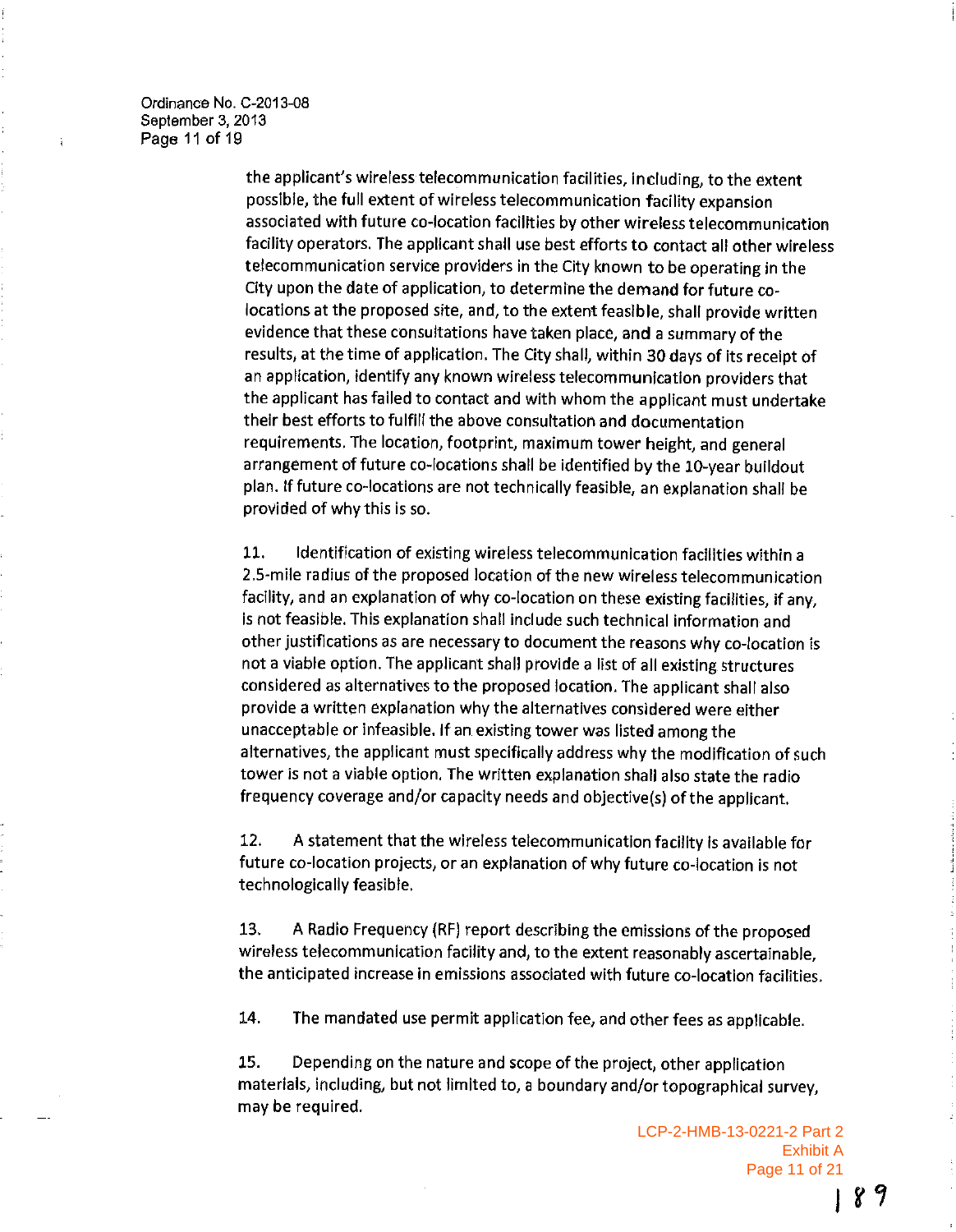16. Applications for the establishment of new wireless telecommunication facilities inside Residential (R) zoning districts and General Plan land use designations shall be accompanied by a detailed alternatives analysis that demonstrates that there are no feasible alternative non-residential sites or combination of non-residential sites available to eliminate or substantially reduce significant gaps in the applicant carrier's coverage or network capacity.

 $17.$ A report outlining the applicant's efforts to ensure service reliability and availability, particularly for emergency services (e.g., 911 calls) and service restoration in disaster events. The report should include, at a minimum, a description of the network design elements, features, and related equipment employed by applicant to mitigate service outages in the City and/or surrounding coast side communities.

18.22.320. Wireless Telecommunication Facilities - Use Permit Term, Renewal and Expiration.

Use permits for wireless telecommunication facilities, including approval of the ten-year buildout plan as specified by Section 18.22.310(A)(10), shall be valid for ten years following the date of final approval. The applicant shall file for a renewal of the use permit and pay the applicable renewal application fees six months prior to expiration with the City Planning and Building Department, if continuation of the use is desired. In addition to providing the standard information and application fees required for a use permit renewal, wireless telecommunication facility use permit renewal applications shall provide an updated buildout description prepared in accordance with the procedures established by Section 18.22.310(A)(10).

Renewals of use permits approved after the effective date of this chapter shall only be approved if all conditions of the original use permit have been satisfied, and the tenyear buildout plan has been provided. If the use permit for an existing wireless telecommunication facility has expired, applications for co-location at that site, as well as after-the-fact renewals of use permits for the existing wireless telecommunication facilities, will be subject to the standards and procedures for new wireless telecommunication facilities outlined in Sections 18.22.260 through 18.22.310.

18.22.330. Wireless Telecommunication Facilities - Permit Requirements and Standards for Co-location Facilities.

Α. Co-focation Facilities Requiring a Use Permit. In accordance with Section 65850.6 of the California Government Code, applications for co-location will be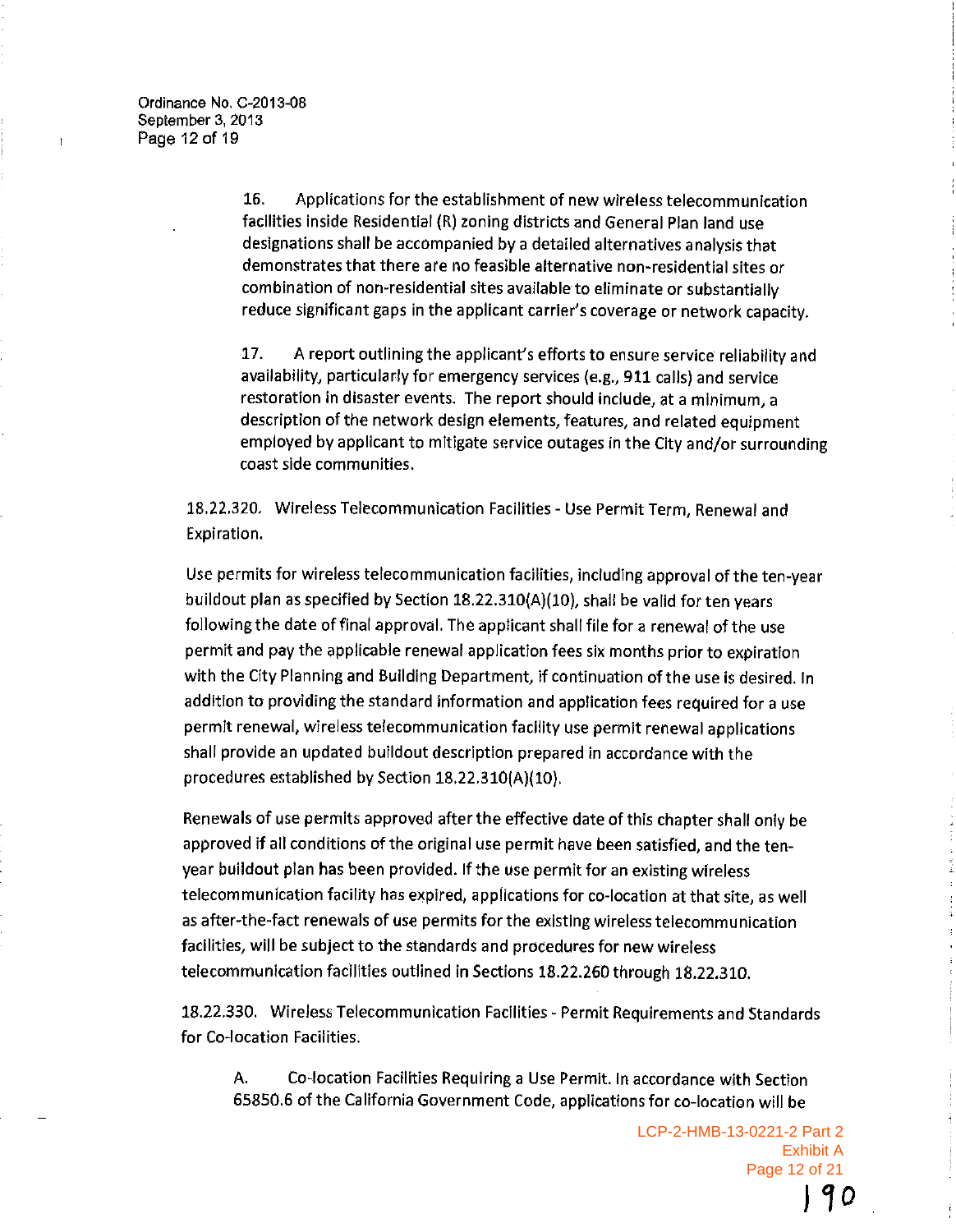subject to the standards and procedures outlined for new wireless telecommunication facilities, above (in Sections 18.22.260 through 18.22.320), if any of the following apply:

No use permit was issued for the original wireless 1. telecommunication facility.

 $2.$ The use permit for the original wireless telecommunication facility did not allow for future co-location facilities or the extent of site improvements involved with the co-location project, or

3. No Environmental Impact Report (EIR) was certified, or no Negative Declaration or Mitigated Negative Declaration was adopted for the location of the original wireless telecommunication facility that addressed the environmental impacts of future co-location of facilities.

Permit Requirements for Other Co-location Facilities. Applications for all **B.** other co-locations shall be subject to a building permit approval. Prior to the issuance of a building permit for co-location, the applicant shall demonstrate compliance with the conditions of approval, if any, of the original use permit, by submitting an application to the Planning and Building Department for an administrative review of the original use permit, including all information requests and all associated application fees, including specifically those for administrative review of a use permit, which fee shall be equivalent to the fee established for a use permit inspection.

18.22.340. Wireless Telecommunication Facilities - Development and Design Standards for Co-location Facilities.

The co-location facility must comply with all approvals and conditions of Α. the underlying use permit for the wireless telecommunication facility.

The adverse visual impact of utility structures shall be avoided by: (1) В. maximizing the use of existing vegetation and natural features to cloak wireless telecommunication facilities; and (2) constructing towers no taller than necessary to provide adequate coverage. When visual impacts cannot be avoided, they shall be minimized and mitigated by: (a) screening co-location facilities with landscaping consisting of non-invasive and/or native plant material; (b) painting all equipment to blend with existing landscape colors; and (c) designing co-location facilities to blend in with the surrounding environment. Attempts to replicate trees or other natural objects shall be used as a last resort. To the extent feasible, the design of co-location facilities shall also be in visual harmony with the other wireless telecommunication facility(ies) on the site.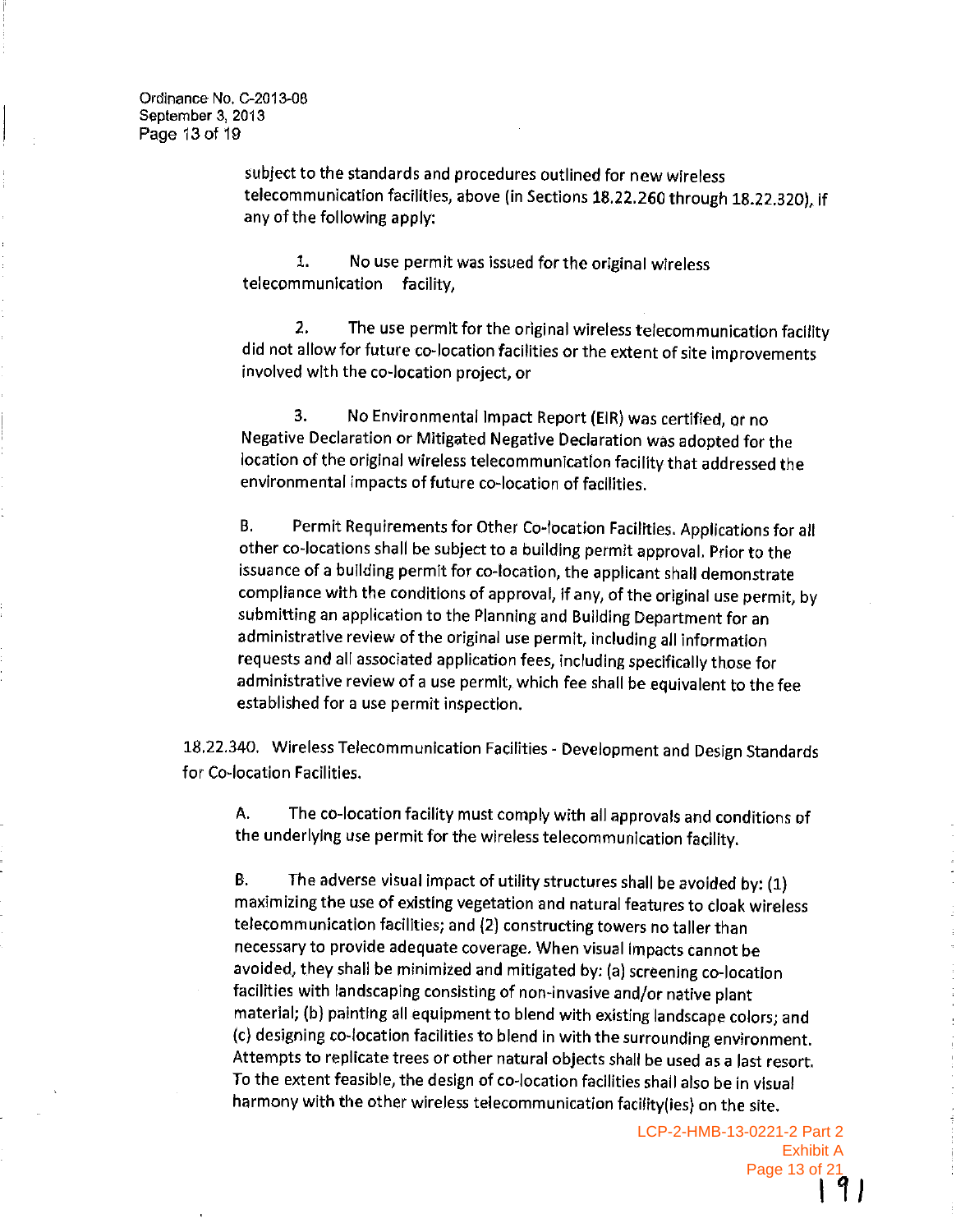Ordinance No. C-2013-08 September 3, 2013 Page 14 of 19

> Landscaping shall be maintained by the owner and/or operator. The landscape screening requirement may be modified or waived by the Planning Director or his/her designee in instances where it would not be appropriate or necessary, such as in a commercial or industrial area.

Paint colors for the co-location facility shall minimize its visual impact by  $\mathsf{C}$ . blending with the surrounding environment and/or buildings. Prior to the issuance of a building permit, the applicant shall submit color samples for the colocation facility. Paint colors shall be subject to the review and approval of the Planning and Building Department. Color verification shall occur in the field after the applicant has painted the equipment the approved color, but before the applicant schedules a final inspection.

The exteriors of co-location facilities shall be constructed of non-D. reflective materials.

The wireless telecommunication facility shall comply with all the E. requirements of the underlying zoning district.

F. Except as otherwise provided below, ground-mounted towers, spires and similar structures may be built and used to a greater height than the limit established for the zoning district in which the structure is located; provided that no such exception shall cover, at any level, more than 15% in area of the lot nor have an area at the base greater than 1,600 sq. ft.; provided, further that no tower, spire or similar structure in any district shall ever exceed a maximum height of 150 feet.

In forested areas, no structure or appurtenance shall exceed the height of 1. the forest canopy by more than 10% of the height of the forest canopy, or five feet, whichever is less.

 $2.$ In any Residential district, no monopole or antenna shall exceed the maximum height for structures allowed in that district, except that new or colocated equipment on an existing structure in the public right-of-way shall be allowed to exceed the maximum height for structures allowed in that district, or, if the public right-of-way is not in a district, in the closest adjacent district, by 10% of the height of the existing structure, or by five feet, whichever is less.

A building-mounted wireless telecommunication facility shall not exceed 3. the maximum height allowed in the applicable zoning district, or 16 feet above the building roofline, whichever is higher, except that in any Residential district,

> LCP-2-HMB-13-0221-2 Part 2 **Exhibit A** Page 14 of 21

> > 192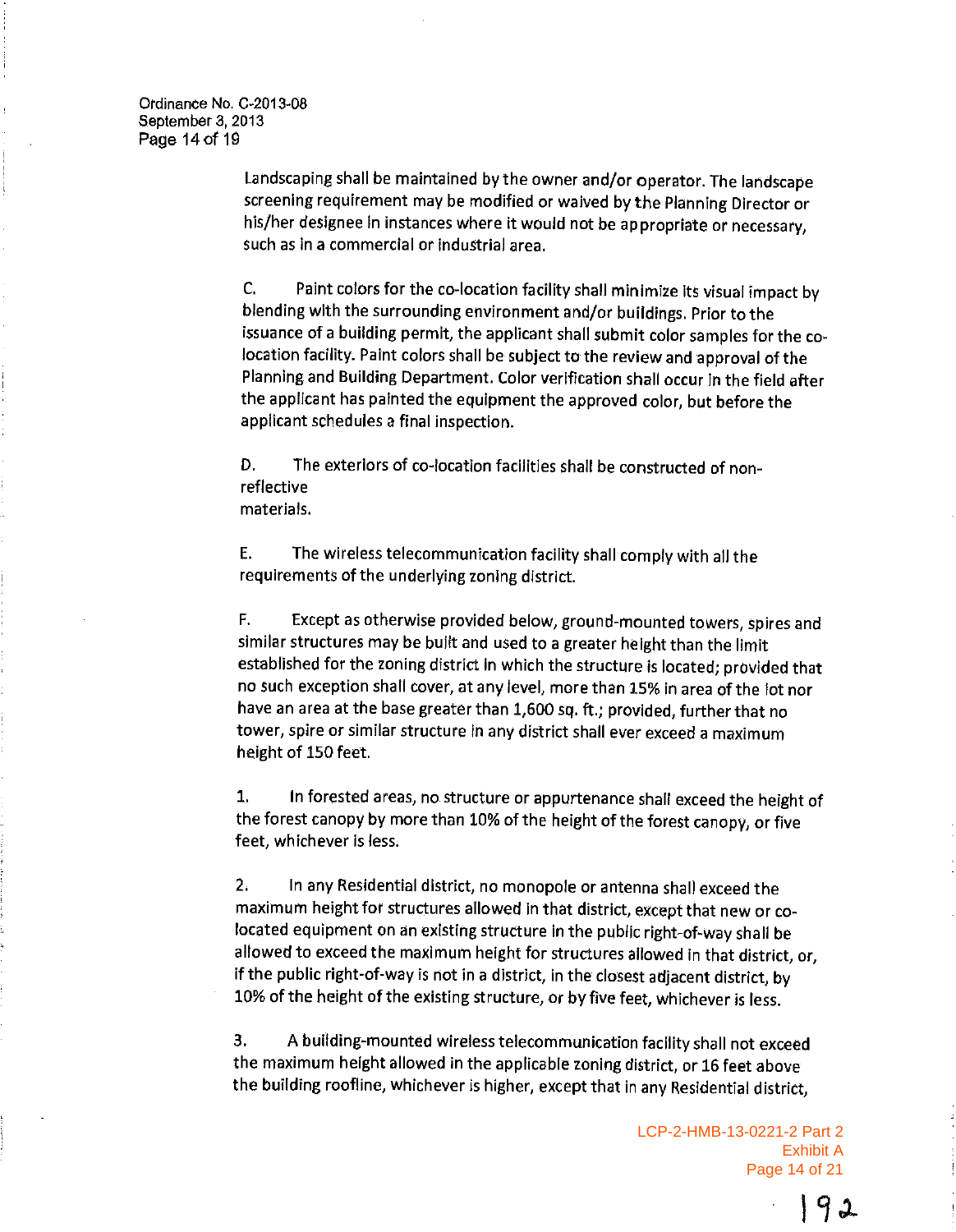Ordinance No. C-2013-08 September 3, 2013 Page 15 of 19

> no facility, monopole or antenna shall exceed the maximum height for structures allowed in that district.

> G. In any Residential district, accessory buildings in support of the operation of the wireless telecommunication facility may be constructed, provided that they comply with the provisions of this Title regarding accessory buildings, except that the building coverage and floor area maximums shall apply to buildings in aggregate, rather than individually. If an accessory building not used in support of a wireless telecommunication facility already exists on a parcel, no accessory building(s) in support of the operation of the wireless telecommunication facility may be constructed absent removal of the existing accessory building. If an accessory building(s) in support of the operation of the wireless telecommunication facility is(are) constructed on a parcel, no other accessory buildings not used in support of a wireless telecommunication facility shall be constructed until the accessory building(s) in support of the operation of that wireless telecommunication facility is (are) removed.

Η. In any Residential district, ground-mounted towers, spires and similar structures may be built and used provided that they shall not cover, in combination with any accessory building(s), shelter(s), or cabinet(s) or other above-ground equipment used in support of the operation of the wireless telecommunication facility, more than 15% in area of the lot nor an area greater than 1,600 sq. ft. Buildings, shelters, and cabinets shall be grouped. Towers, spires, and poles shall also be grouped, to the extent feasible for the technology.

 $\mathbf{I}$ Diesel generators shall not be installed as an emergency power source unless the use of electricity, natural gas, solar, wind or other renewable energy sources are not feasible. If a diesel generator is proposed, the applicant shall provide written documentation as to why the installation of options such as electricity, natural gas, solar, wind or other renewable energy sources is not feasible.

J. Expansion of co-location facilities beyond the footprint and height limit identified in the planned maximum ten-year buildout of the site as specified in Section 18.22.310(A)(10), or in the original use permit for the facility, shall not be subject to administrative review and shall instead comply with the use permit provisions for new wireless telecommunication facilities in Sections 18.22.260 through 18.22.310, unless a minor change or expansion beyond these limits is determined to be a minor modification of the use permit by the Planning Director. If the Planning Director does determine that such change or expansion is a minor modification, the change or expansion shall instead be subject to the provisions of Sections 18.22.330 through 18.22.370.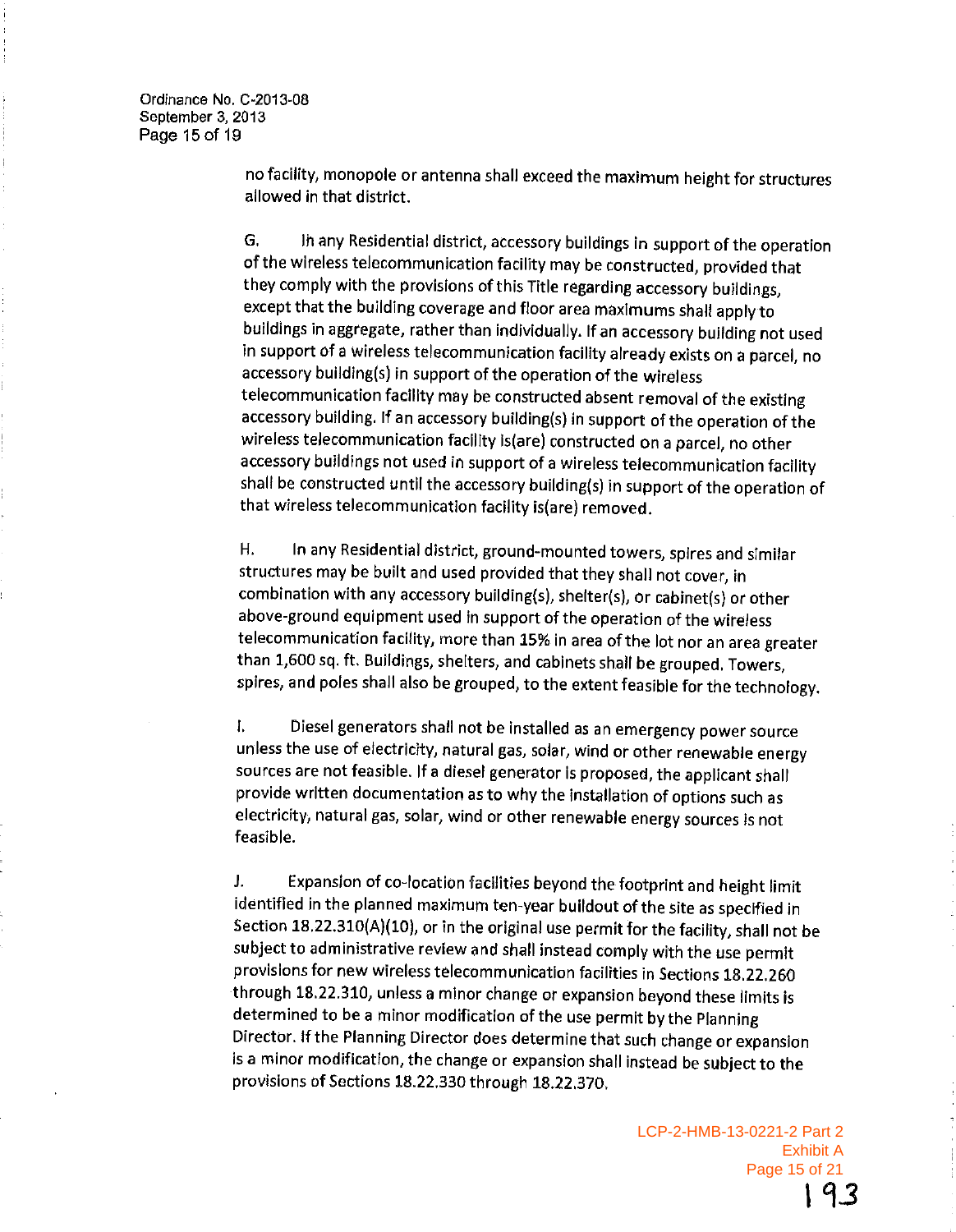K. At the discretion of the Planning Director, a co-location proposal that is smaller in extent, footprint, height, number of antennas or accessory buildings may be considered using the administrative review provisions of Sections 18.22.330 through 18.22.370 if it will have less environmental impact than the original plan.

18.22.350. Wireless Telecommunication Facilities - Performance Standards for Co-Location Facilities.

No use may be conducted in a manner that, in the determination of the Planning Director, does not meet the performance standards below. Measurement, observation, or other means of determination must be made at the limits of the property, unless otherwise specified.

Co-location facilities shall not be lighted or marked unless required by the Α. Federal Communications Commission (FCC) or the Federal Aviation Administration (FAA).

The applicant shall file, receive and maintain all necessary licenses and  $B<sub>x</sub>$ registrations from the Federal Communications Commission (FCC), the California Public Utilities Commission (CPUC) and any other applicable regulatory bodies prior to initiating the operation of the co-location facility. The applicant shall supply the Planning and Building Department with evidence of each of these licenses and registrations. If any required license is ever revoked, the applicant shall inform the Planning and Building Department of the revocation within ten (10) days of receiving notice of such revocation.

C. The project's final inspection approval shall be dependent upon the applicant obtaining a permanent and operable power connection from the applicable energy provider.

D. The co-location facility and all equipment associated with it shall be removed in its entirety by the applicant within 90 days if the FCC and/or CPUC licenses required to operate the site are revoked or the facility is abandoned or no longer needed, and the site shall be restored and revegetated to blend with the surrounding area. The owner and/or operator of the wireless telecommunication facility shall notify the City Planning Department upon abandonment of the facility. Restoration and revegetation shall be completed within two months of the removal of the facility.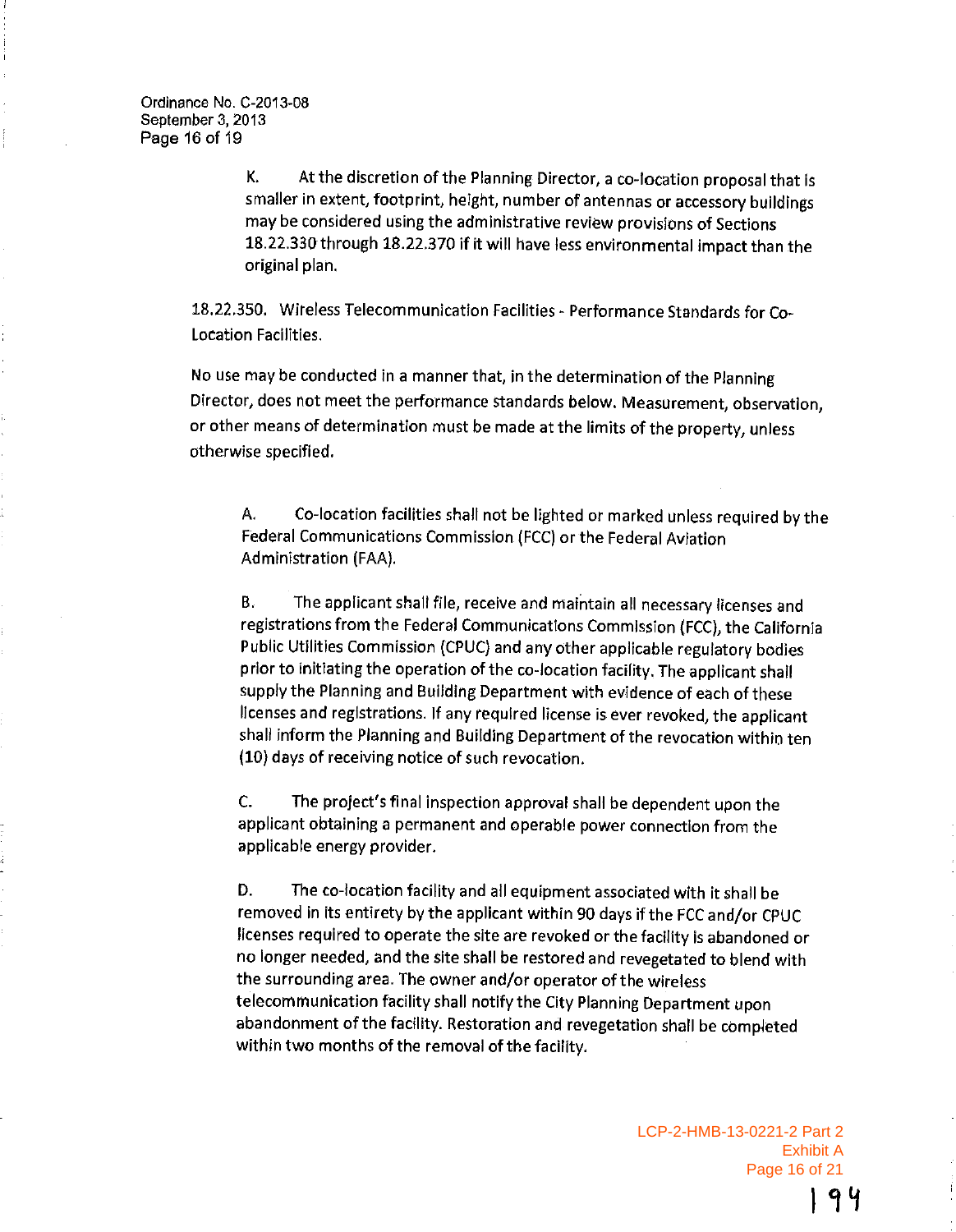$E_{\star}$ Co-location facility maintenance shall implement visual resource protection requirements of Section 18.22.340(B), and (C) above (e.g., landscape maintenance and painting).

F. Road access shall be maintained over the life of the project to avoid erosion, as well as to minimize sedimentation in nearby streams.

The use of diesel generators or any other emergency backup energy G. source shall comply with the City of Half Moon Bay Noise Ordinance.

Η. If technically practical and without creating any interruption in commercial service caused by electronic magnetic interference (EMI), floor space, tower space and/or rack space for equipment in a wireless telecommunication facility shall be made available to the City for public safety communication use.

18.22.360. Wireless Telecommunication Facilities - Additional Requirements and **Standards for Co-location Facilities.** 

Α. Co-location facilities located between the first public road and the sea, or on the seaward side of Highway 1 in undeveloped areas, shall only be allowed if 1 the facility is not visible from a public location, or will be attached to an existing structure in a manner that does not significantly alter the appearance of the existing structure.

Co-location facilities shall comply with all applicable Local Coastal **B.** Program (LCP) policies, standards, and regulations and Zoning District development standards.

Pursuant to Public Resources Code Sections 30106 and 30610(b) as well Ċ. as Title14, Section 13253(b)(7) of the California Code of Regulations, the placement of co-located facilities on an existing wireless telecommunication facility shall require a CDP, except that if a CDP was issued for the original wireless telecommunication facility and that CDP authorized the proposed new co-location facility, the terms and conditions of the underlying CDP shall remain in effect and no additional CDP shall be required.

18.22.370. Wireless Telecommunication Facilities - Application Requirements for Colocation Facilities.

Applicants that qualify for administrative review of co-location facilities in accordance with Section 18.22.330 shall be required to submit the following:

> LCP-2-HMB-13-0221-2 Part 2 **Exhibit A** Page 17 of 21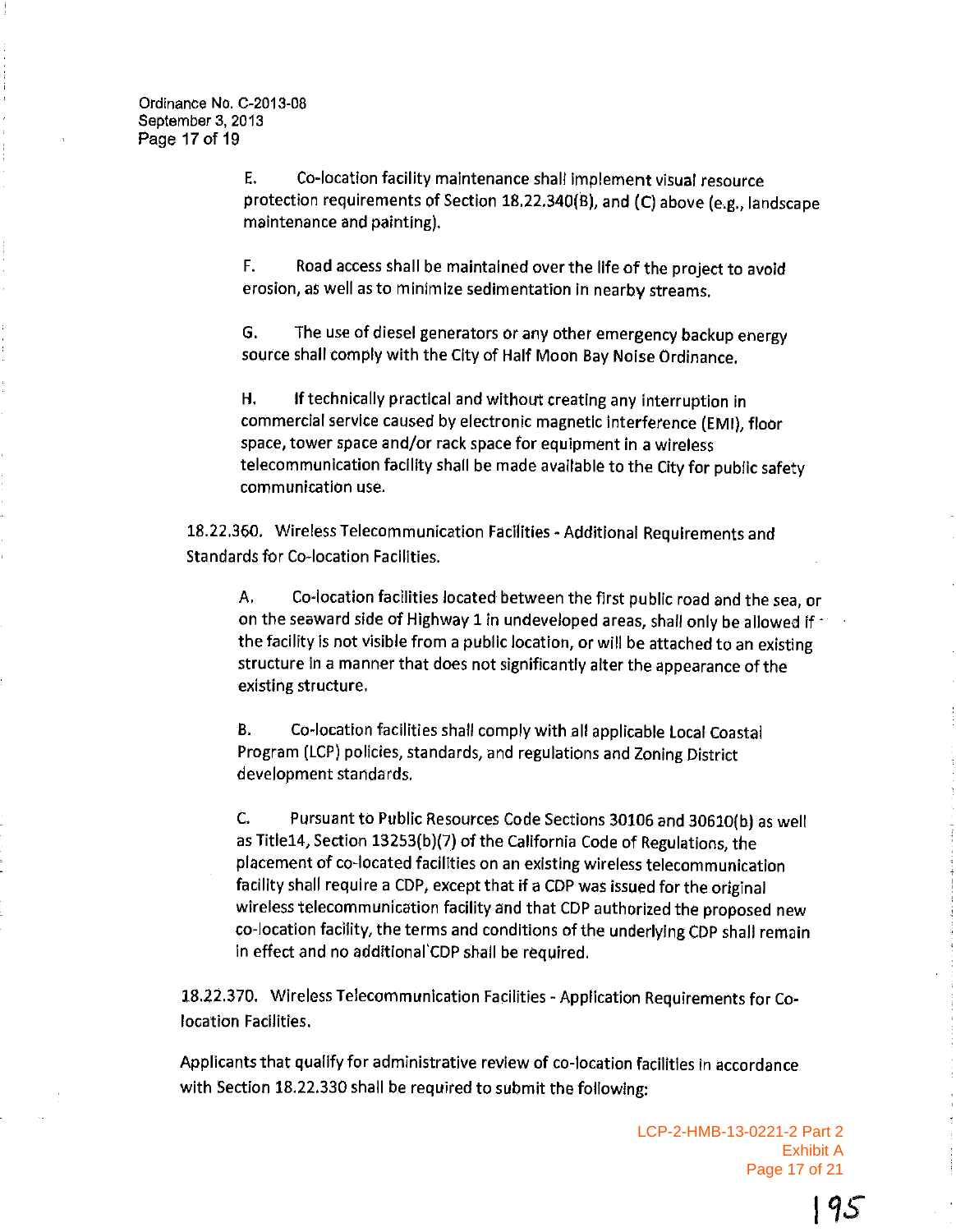A completed Planning Permit application form. А.

**B.** Proof of ownership or statement of consent from the owner of the property and/or the primary operator of the wireless telecommunication facility where the co-location is proposed.

C. A site plan showing existing and proposed wireless telecommunication facilities.

D. Elevation drawing(s) showing existing and proposed wireless telecommunication facilities.

 $E.$ A completed Environmental Information Disclosure Form.

A preliminary erosion control plan shall be submitted with the use permit F. application. A complete construction and erosion control plan shall be submitted with the building permit application.

A maintenance and access plan that identifies any changes to the original G. maintenance and access plan associated with the existing wireless telecommunication facility or use permit.

A Radio Frequency (RF) report demonstrating that the emissions from the Η. co-location equipment as well as the cumulative emissions from the co-location equipment and the existing facility will not exceed the limits established by the Federal Communications Commission (FCC) and the use permit for the existing wireless telecommunication facility.

The mandated administrative review fee, and other fees as applicable.  $\mathbf{L}$ 

Prior to the issuance of a building permit, the applicant shall submit color J. samples for the co-location equipment. Paint colors shall be subject to the review and approval of the Planning and Building Department. Color verification shall occur in the field after the applicant has painted the equipment the approved color, but before the applicant schedules a final inspection."

A report outlining the applicant's efforts to ensure service reliability and Κ. availability, particularly for emergency services (e.g., 911 calls) and service restoration in disaster events. The report should include, at a minimum, a description of the network design elements, features, and related equipment employed by applicant to mitigate service outages in the City and/or surrounding coast side communities."

> LCP-2-HMB-13-0221-2 Part 2 **Exhibit A** Page 18 of 21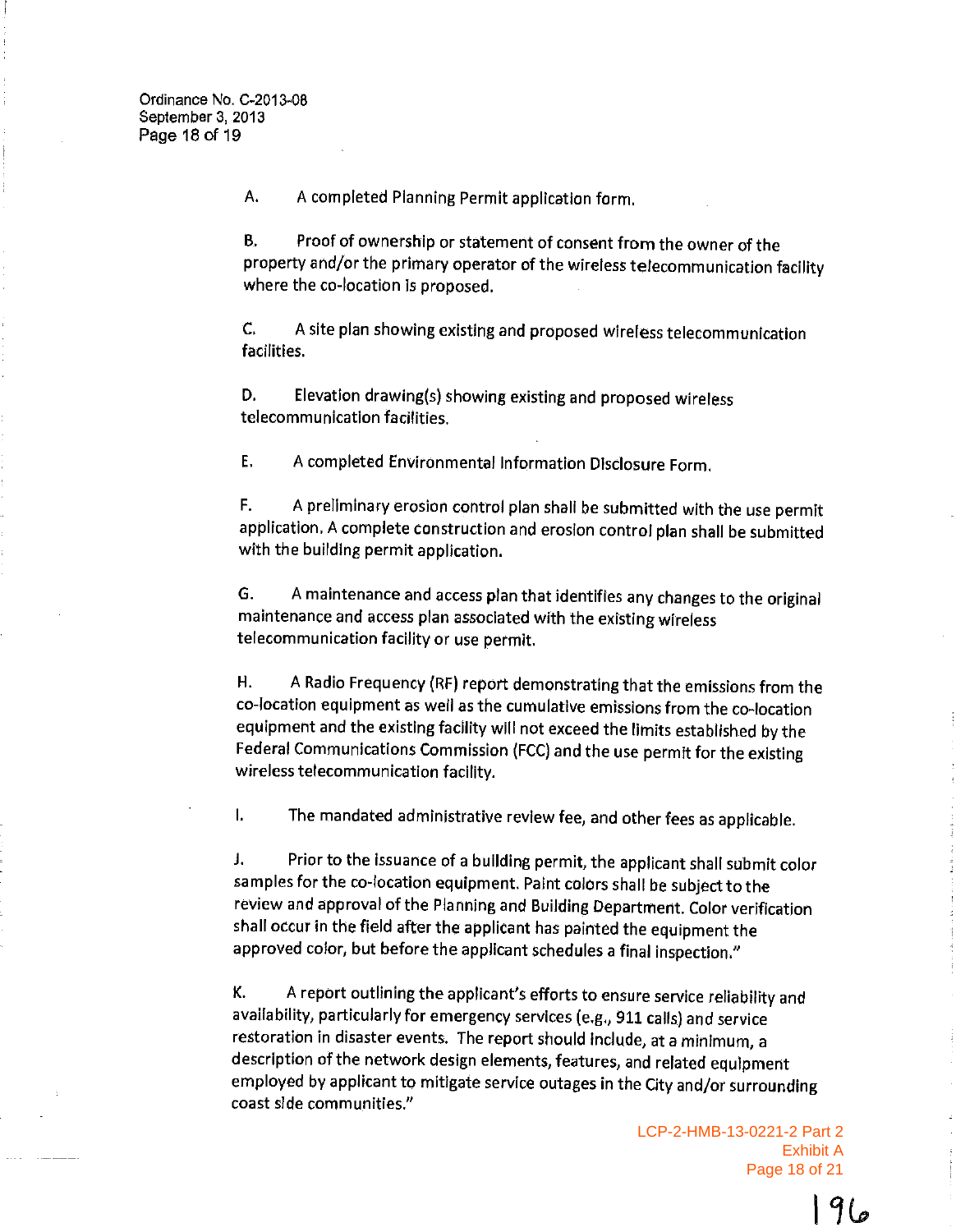Ordinance No. C-2013-08 September 3, 2013 Page 19 of 19

Compliance with California Environmental Quality Act. A Notice of Exemption Section 5. regarding this amendment to Titles 14 and 18 is adequate environmental documentation for the project.

Section 6. Effective Date. This ordinance shall be in full force and effect from and after the thirtieth (30<sup>th</sup>) following its final passage.

Section 7. Severability. If any section, sentence, clause or phrase of this Ordinance is for any reason held to be invalid or unconstitutional by a decision of any court of competent jurisdiction, such decision shall not affect the validity of the remaining portions of this Ordinance. The City Council hereby declares that it would have passed this Ordinance and adopted this Ordinance and each section, sentence, clause or phrase thereof, irrespective of the fact that any one or more section, subsections, sentences, clauses or phrases be declared invalid or unconstitutional.

Section 8. Publication. The City Clerk of the City of Half Moon Bay is hereby directed to publish this Ordinance, or the title hereof as a summary, pursuant to Government Code Section 36933, once within fifteen (15) days after its passage in the Half Moon Bay Review, a newspaper of general circulation published in the City of Half Moon Bay.

INTRODUCED at a regular meeting of the City Council of the City of Half Moon Bay, California, held on the 20<sup>th</sup> day of August, 2013.

PASSED AND ADOPTED at a regular meeting of the City Council of the City of Half Moon Bay, California, held on the 3rd day of September, 2013 by the following vote:

Alifano, Fraser, Muller, Patridge & Mayor Kowaiczyk AYES, Councilmembers:

NOES, Councilmembers: Management Council and Council and Council and Council and Council and Council and Council and Council and Council and Council and Council and Council and Council and Council and Council and Council a

**ABSTAIN, Councilmembers:** 

ATTEST:

Siobhan Smith, City Clerk

Rick Kowalczyk) Mayor

LCP-2-HMB-13-0221-2 Part 2 **Exhibit A** Page 19 of 21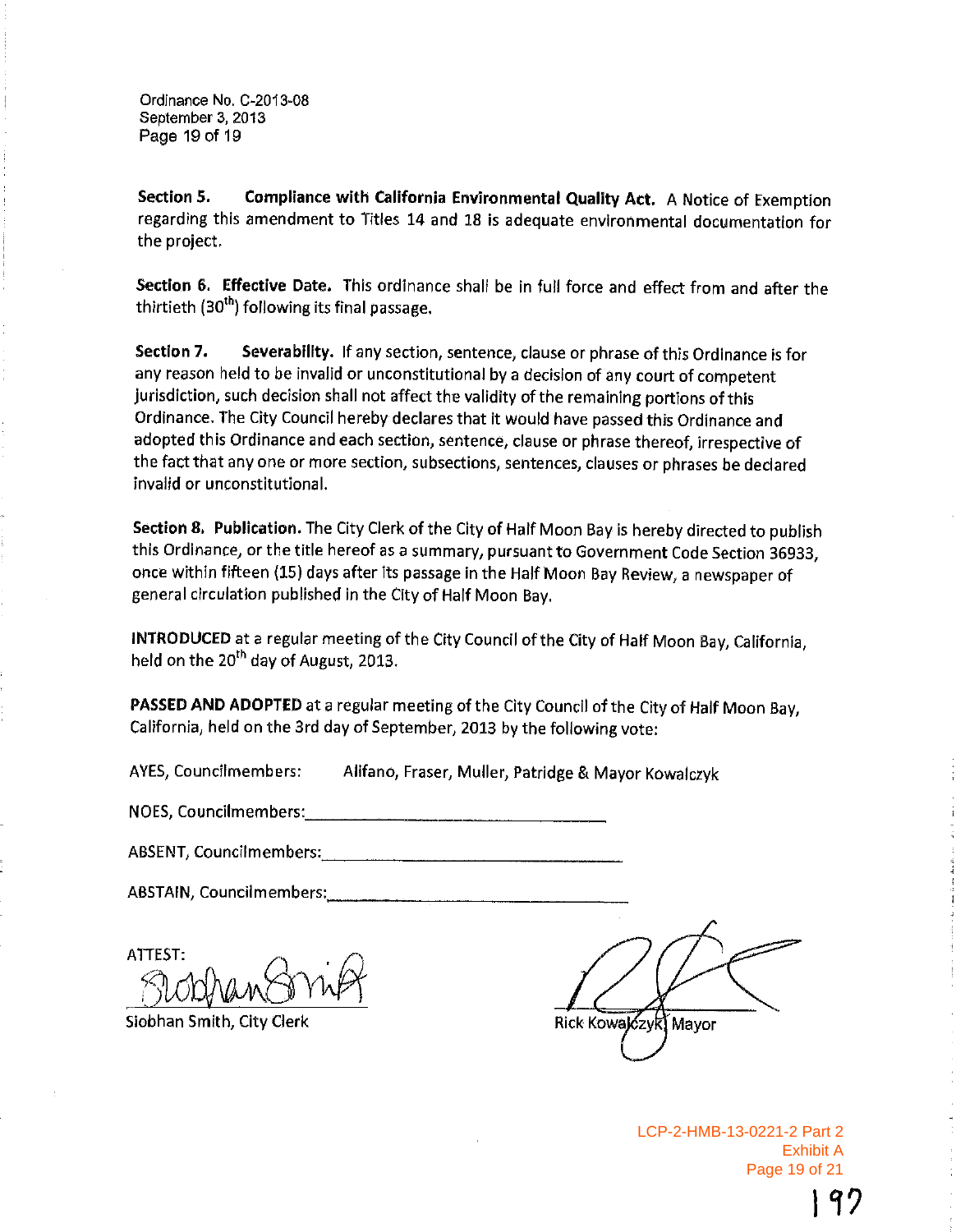

I, SIOBHAN SMITH, CITY CLERK OF THE CITY OF HALF MOON BAY, DO HEREBY CERTIFY that the attached is a full, true and correct copy of Ordinance No. C-2014-02, "City-Initiated Zoning Text Amendments to Chapter 18.02 Definitions - To Eliminate the 'Proportionality Rule' Definition adopted by the City Council at their Regular City Council Meeting held on the 4<sup>th</sup> day of February, 2014 by the following vote:

AYES: Alifano, Fraser, Kowalczyk, Patridge **NOES: ABSTAIN: ABSENT: Muller** 

DATED this 6<sup>th</sup> day of February, 2014

Joban Sor

**Siobhan Smith City Clerk**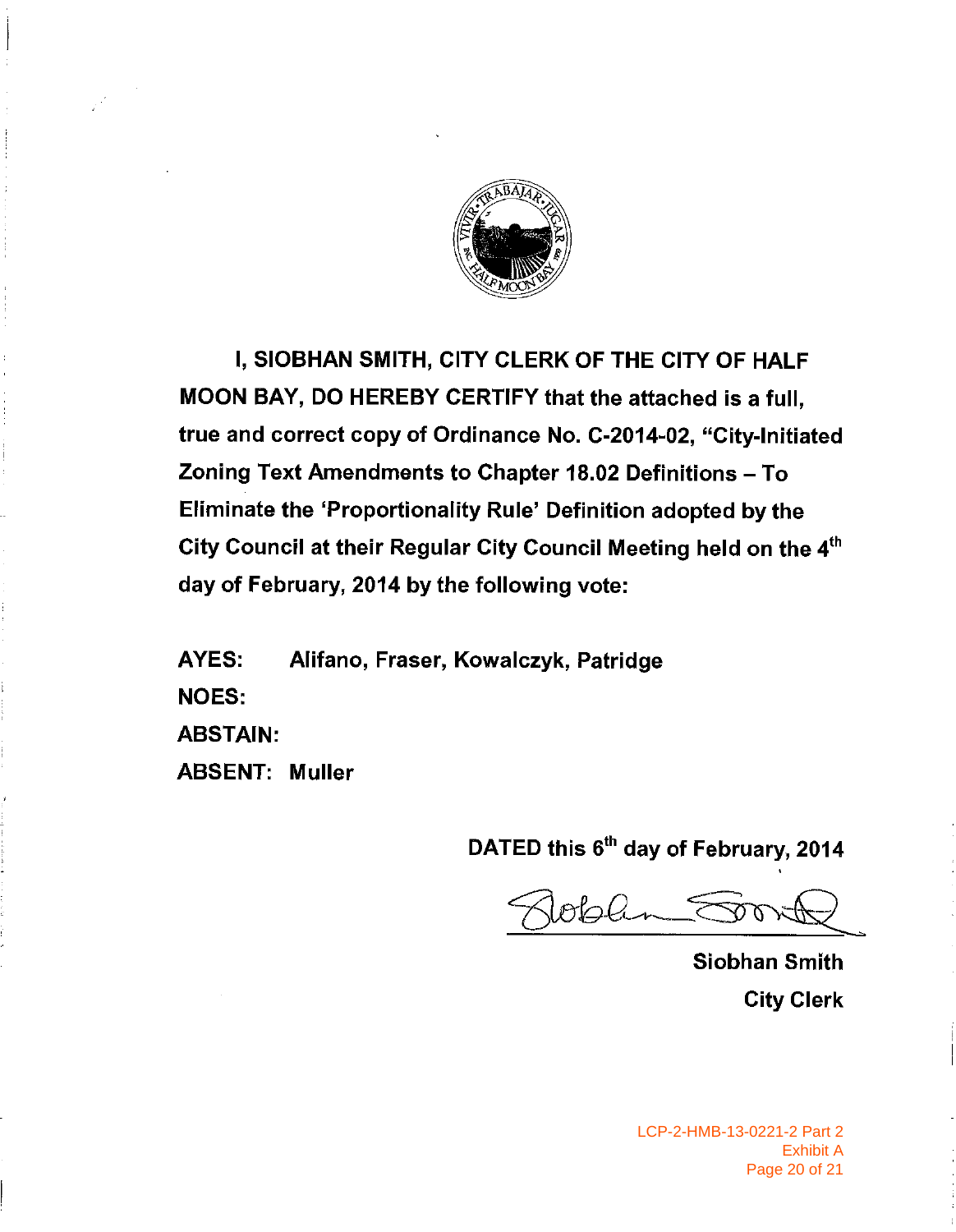#### ORDINANCE NO. C-2014-02

# CITY-INITIATED ZONING CODE TEXT AMENDMENTS TO CHAPTER 18.02 DEFINITIONS - TO **ELMINATE THE "PROPORTIONALITY RULE" DEFINITION**

#### **RECITALS**

**WHEREAS, the City of Half Moon Bay is committed to maximum public participation and** involvement in matters pertaining to the General Plan and its Elements, the Local Coastal Program, and the Zoning Code; and

**WHEREAS**, this amendment to Title 18 of the City of Half Moon Municipal Code eliminates the definition of "Proportionality Rule";

**WHEREAS**, the Planning Commission, as the Advisory Body to the City Council, conducted duly notices public hearings on September 25, 2012 and October 9, 2012, where all those in attendance desiring to be heard were given an opportunity to speak on the Cityinitiated text amendments to Chapters 18.02, 18.06, 18.22 of the Zoning Code; and

**WHEREAS**, the procedures for processing the application have been followed as required by law; and

**WHEREAS**, the Zoning Code is part of the Implementation Plan of the City of Half Moon Bay's certified Local Coastal Program/Land Use Plan, which is intended to be carried out in a manner fully in conformity with the California Coastal Act.

#### NOW THEREFORE, THE CITY COUNCIL ORDAINS AS FOLLOWS:

Section 1. Chapter 18.02 Amended. The definition of "Proportionality Rule" is hereby deleted in its entirety.

Section 2. Compliance with California Environmental Quality Act. A Notice of Exemption regarding this amendment to Title 18 is adequate environmental documentation for the project.

Section 3. Effective Date. This ordinance amending the LCP Implementation Plan shall be transmitted to the California Coastal Commission and shall take effect immediately upon its certification by the California Coastal Commission or upon the concurrence of the Commission with a determination by the Executive Director that the ordinance adopted by the City is legally adequate.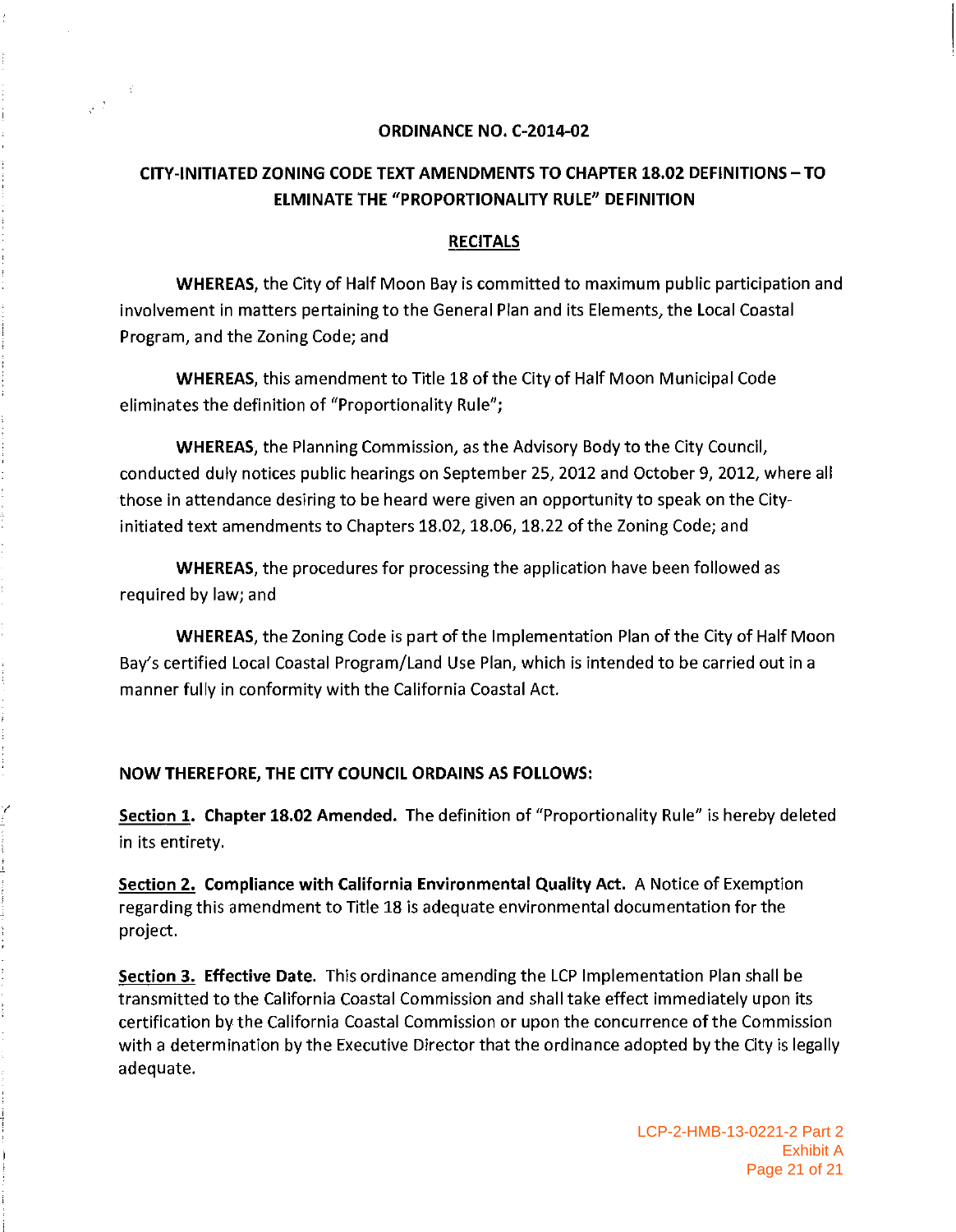"18.06.035 Residential development standards. The following development standards shall apply in the R-1-B-3 district:

Uses permitted shall be those specified in Section 18.06.020. A.

Additional regulations shall be those specified in Section 18.06.025. **B.** 

C. Except as set for in Subsection D, development standards shall be as specified for the R-1 district in Section 18.06.030 and as generally applicable in Sections 18.06.040 through 18.06.080.

D. Notwithstanding Subsection C, the standards set forth in Table B-2 shall apply:

| Minimum<br>Lot Size | Average<br>Minimum<br>Width | <b>Front Yard</b><br>Setback | Side Yard<br>Setback                               | Rear<br>Yard<br>Setback |
|---------------------|-----------------------------|------------------------------|----------------------------------------------------|-------------------------|
| 10,000<br>sq. ft.   | 90 ft.                      | 25 ft.                       | 20% of width of<br>lot; 5 ft. min.<br>on each side | 20 ft.                  |

Table B-2 R-1-B-3 ZONING DISTRICT DEVELOPMENT STANDARDS

Chapter 18.22 USE PERMITS amended. Chapter 18.22 "USE PERMITS" is hereby Section 3. amended by adding Section 18.22.055 "On-Sale Alcohol Outlets" as follows:

"Section 18.22.055 On-Sale Alcohol Outlets.

Notwithstanding any other provision of this Title, on-sale alcoholic А. beverage retail establishments, including restaurants, bars, and certain other establishments selling alcoholic beverages for consumption on premises pursuant to a license issued by the Department of Alcoholic Beverage Control for the classifications listed in paragraph B shall only be permitted in any zoning district if a use permit therefore is approved by the Planning Commission in accordance with this Chapter.

**B.** License classifications subject to the requirements of this section shall include all of the following:

| 47  | On-Sale General for Bona Fide Public Eating Place |  |
|-----|---------------------------------------------------|--|
| 48  | On-Sale General for Public Premises               |  |
| 49  | On-Sale General for Seasonal Business             |  |
| 50. | On-Sale General for Club                          |  |